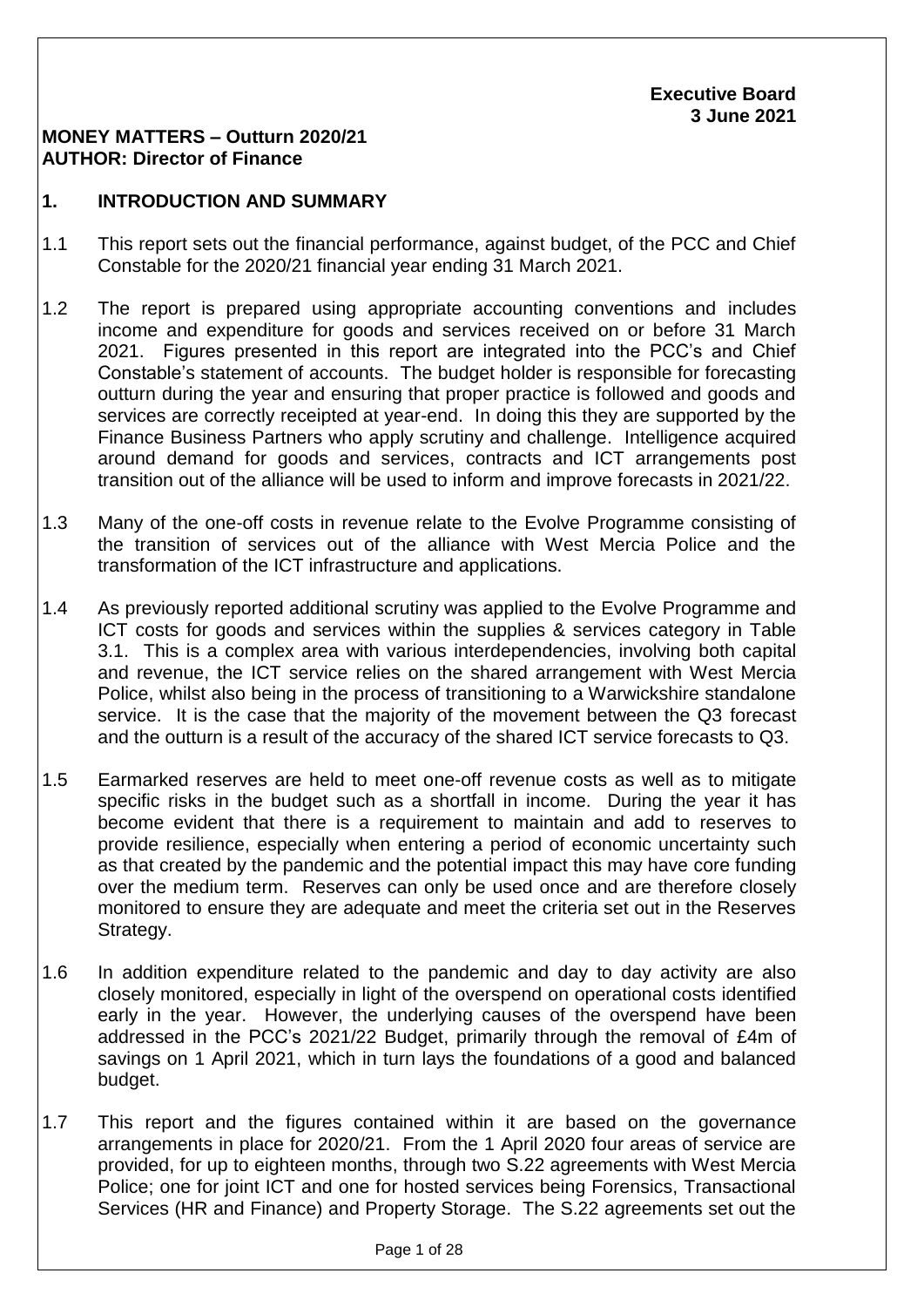basis for charging for services, which reflect the 2020/21 share of the Net Revenue Expenditure (68.3% West Mercia 31.7% Warwickshire) including overheads.

- 1.8 This report needs to be considered alongside the PCC's 2021/22 Budget & Medium Term Financial Plan (MTFP).
- 1.9 The report contains the following:
	- Section 2 Recommendations
	- Section 3 2020/21 Revenue Budget Executive Summary
	- Section 4 2020/21 Revenue Budget Detailed Analysis
	- Section 5 Capital Programme position for 2020/21.
	- Section 6 Reserves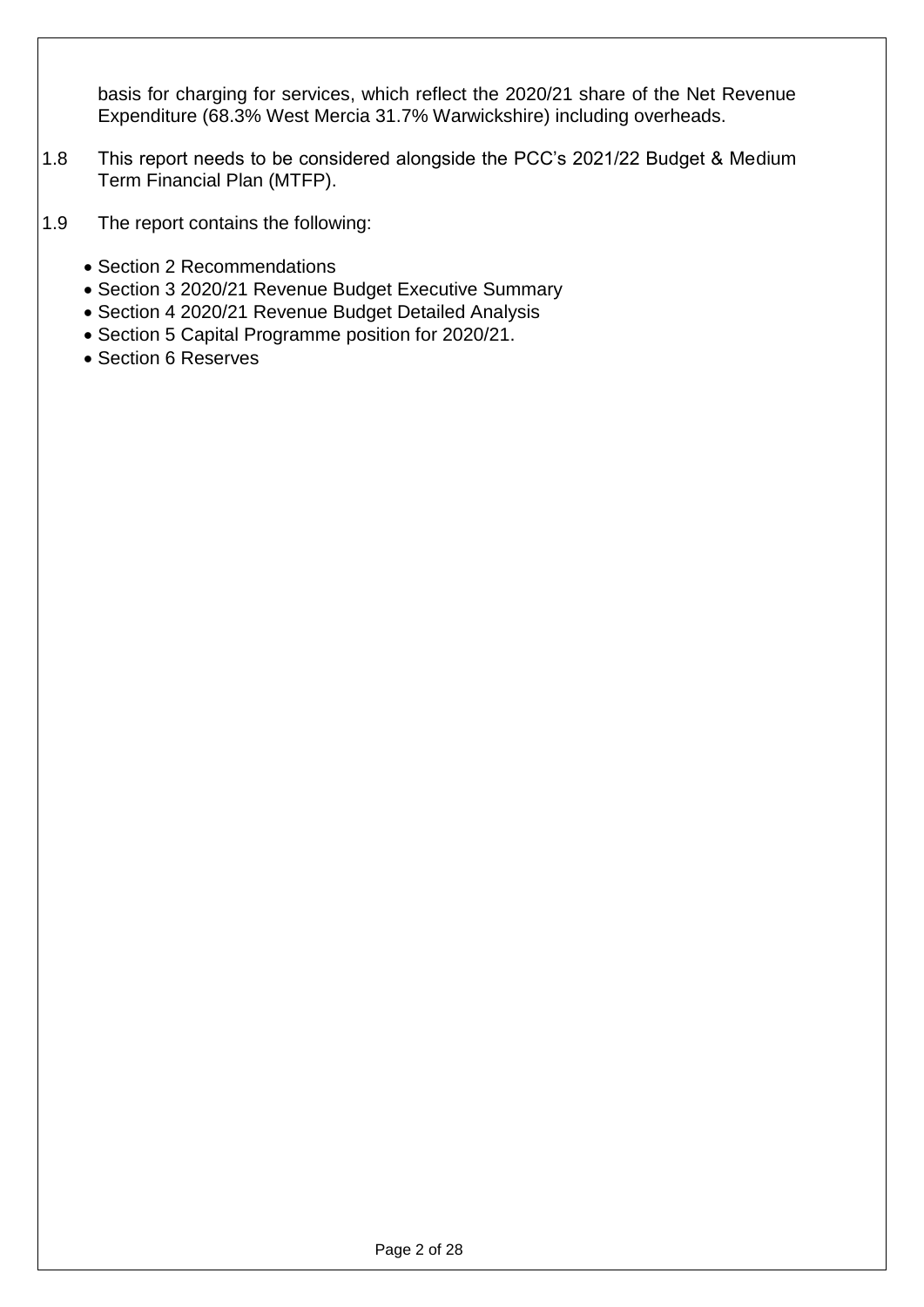## **2. RECOMMENDATIONS**

2.1 The PCC is asked to note the contents of this report and approve the Q4 recommendations:

#### **2.2 Q4 recommended transfers from /(to) reserves as follows:**

- £0.487m from the Transformation Reserve to meet the costs of the Evolve Programme;
- £0.371m from the Redundancy Reserve to meet exit costs associated with change;
- £0.195m from the Insurance Reserve to meet a provision for legal costs and settlement.
- £0.046m from the Safer Roads Partnership Reserve to meet the costs of road safety initiatives undertaken by the PCC, and
- (£0.573m) transfer to a new National Commercial Vetting Reserve.

And

Agree the Transfers between reserves in Table 6.1. Column 7.

### **2.3 Q3 Decisions agreed**

- Capital Programme amalgamate the £2.303m Technical Debt Project budget into the Evolve Programme, and
- Capital Programme Transfer £2.100m of budgets mainly from the Estates Programme into the Evolve Programme.

#### **2.4 Q2 Decisions agreed £3.417m transfer from reserves:**

- £1.114m from the Budget Reserve to meet in year overspends in day to day operating costs;
- £2.244m from the Transformation Reserve to meet the revenue costs of the Evolve Programme, and
- £0.029m from the Redundancy Reserve to meet the cost of redundancies within Transactional Services

And

- that the planned revenue contribution of £0.320m to support the Capital Programme, in lieu of government grant, is not made in 2020/21 in light of the overspend,
- To replace reserves with borrowing as a source of capital finance to preserve reserves during a period of uncertainty and
- The corporate risk 'Good and Balanced Budget' is reviewed in light of this report. **(Complete score reduced in light of PCC 2021/22 Budget & MTFP).**

#### **2.5 Q1 Decisions agreed up to £1.328m transfer from reserves:**

- £0.500m from the Income Reserves to partially offset the shortfall in mutual aid income,
- £0.328m from the Safer Roads Partnership (SRP) to offset the shortfall in NDORS income and
- £0.500m from the COVID-19 Reserve to meet pandemic costs.
- 2.6 As at the 31 March 2021 it will only be necessary to drawdown £0.258m of the £1.328m above.
- 2.7 Transfers to and from reserves are explained in section 3 and set out in Table 3.2.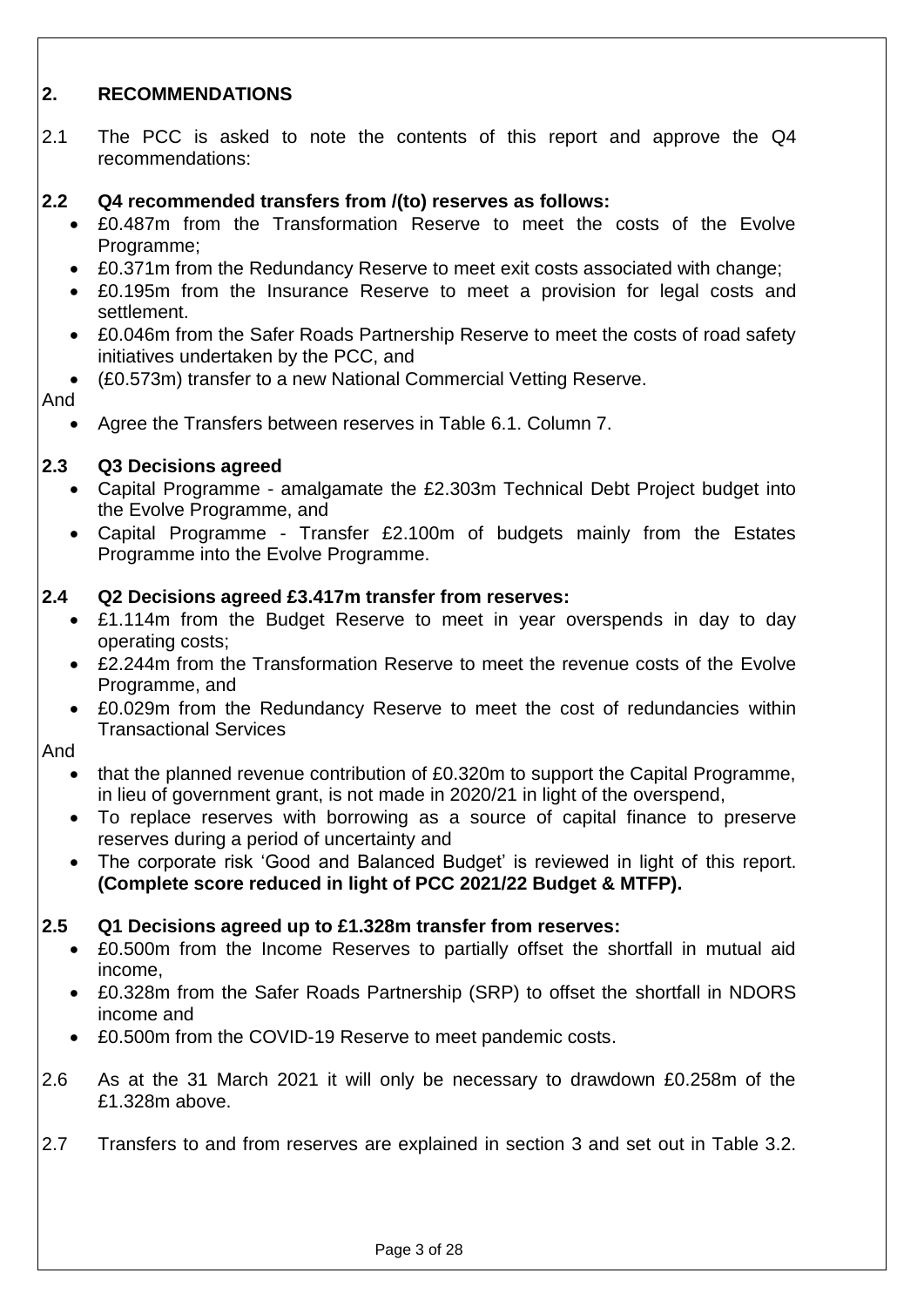# **REVENUE BUDGET: EXECUTIVE SUMMARY**

## **Table 3.1 2020/21 Outturn as at 31 March 2021**

|                                               |               | <b>Budget</b> | <b>Revised</b> |           |                        | <b>Previous</b> | Forecast            |
|-----------------------------------------------|---------------|---------------|----------------|-----------|------------------------|-----------------|---------------------|
|                                               | <b>Budget</b> | Adjust        | <b>Budget</b>  |           | <b>Actual Variance</b> |                 | Forecast to Actuals |
|                                               | £m            | £m            | £m             | £m        | £m                     | £m              | £m                  |
| Government Grant (Core Funding)               | (57.592)      | 0.000         | (57.592)       | (57.592)  | 0.000                  | (57.592)        | 0.000               |
| <b>Council Tax Precept</b>                    | (50.142)      | 0.000         | (50.142)       | (50.142)  | 0.000                  | (50.142)        | 0.000               |
| <b>Total Funding / Net Budget Requirement</b> | (107.734)     | 0.000         | (107.734)      | (107.734) | 0.000                  | (107.734)       | 0.000               |
|                                               |               |               |                |           |                        |                 |                     |
| Police Officers Pay                           | 54.064        | 0.065         | 54.129         | 55.498    | (1.369)                | 55.483          | (0.015)             |
| Police Officer Overtime                       | 1.248         | 0.029         | 1.277          | 2.484     | (1.207)                | 2.470           | (0.014)             |
| Police Staff Pay                              | 28.524        | 0.907         | 29.431         | 29.547    | (0.116)                | 29.685          | 0.138               |
| <b>Police Staff Overtime</b>                  | 0.290         | 0.019         | 0.309          | 0.432     | (0.123)                | 0.437           | 0.005               |
| PCSO Pay                                      | 3.057         | 0.000         | 3.057          | 2.901     | 0.156                  | 2.908           | 0.007               |
| <b>Police Pensions</b>                        | 1.429         | 0.000         | 1.429          | 1.379     | 0.050                  | 1.399           | 0.020               |
| Other Employee Expenses                       | 0.522         | (0.002)       | 0.520          | 1.586     | (1.066)                | 1.632           | 0.046               |
| Premises                                      | 2.961         | 0.000         | 2.961          | 2.921     | 0.040                  | 3.128           | 0.207               |
| Transport                                     | 2.606         | 0.000         | 2.606          | 2.379     | 0.227                  | 2.415           | 0.036               |
| <b>Supplies and Services</b>                  | 11.236        | 1.377         | 12.613         | 14.530    | (1.917)                | 15.446          | 0.916               |
| Third Party Payments                          | 10.742        | (2.105)       | 8.637          | 9.049     | (0.412)                | 9.011           | (0.038)             |
| Capital Financing                             | 2.472         | 0.035         | 2.507          | 1.658     | 0.849                  | 1.687           | 0.029               |
| <b>Gross Expenditure</b>                      | 119.151       | 0.325         | 119.476        | 124.364   | (4.888)                | 125.701         | 1.337               |
|                                               |               |               |                |           |                        |                 |                     |
| <b>Income</b>                                 | (10.291)      | 0.002         | (10.289)       | (10.752)  | 0.463                  | (10.344)        | 0.408               |
| <b>Total Force</b>                            | 108.860       | 0.327         | 109.187        | 113.612   | (4.425)                | 115.357         | 1.745               |
|                                               |               |               |                |           |                        |                 |                     |
| <b>OPCC</b>                                   | 1.049         | 0.000         | 1.049          | 0.964     | 0.085                  | 1.008           | 0.044               |
| PCC - Commissioners Grant Scheme              | 1.681         | (0.072)       | 1.609          | 1.637     | (0.028)                | 1.615           | (0.022)             |
| PCC - Business, Rural & Cyber Crime           | 0.000         | 0.000         | 0.000          | 0.000     | 0.000                  | 0.000           | 0.000               |
| <b>Total PCC</b>                              | 2.730         | (0.072)       | 2.658          | 2.601     | 0.057                  | 2.623           | 0.022               |
|                                               |               |               |                |           |                        |                 |                     |
| Net Force Budget / Expenditure / Variance     | 111.590       | 0.255         | 111.845        | 116.213   | (4.368)                | 117.980         | 1.767               |
| <b>Receipts Applied</b>                       |               |               |                |           |                        |                 |                     |
| S106                                          | 0.000         | 0.000         | 0.000          | (0.100)   | 0.100                  | 0.000           | (0.100)             |
| <b>ESN</b> Grant                              | 0.000         | 0.000         | 0.000          | (0.067)   | 0.067                  | 0.000           | (0.067)             |
|                                               |               |               |                |           |                        |                 |                     |
| <b>Budget Contribution to/(from) Reserves</b> | (3.856)       | (0.255)       | (4.111)        | (8.312)   | (4.201)                | (10.246)        | (1.934)             |
|                                               |               |               |                |           |                        |                 |                     |
| <b>Budget Contribution to/(from) Reserves</b> |               |               |                |           |                        |                 |                     |
| <b>Budget Reserve</b>                         | (1.255)       | 0.000         | (1.255)        | (2.399)   | (1.144)                |                 |                     |
| <b>Transformation Reserve</b>                 | (2.486)       | 0.000         | (2.486)        | (5.217)   | (2.731)                |                 |                     |
| Investment in Infrastructure                  | (0.115)       | 0.000         | (0.115)        | (0.115)   | 0.000                  |                 |                     |
| <b>Insurance Reserve</b>                      | 0.000         | 0.000         | 0.000          | (0.195)   | (0.195)                |                 |                     |
| COVID-19 Reserve                              | 0.000         | 0.000         | 0.000          | (0.201)   | (0.201)                |                 |                     |
| <b>Redundancy Reserve</b>                     | 0.000         | 0.000         | 0.000          | (0.400)   | (0.400)                |                 |                     |
| <b>National Vetting Service</b>               | 0.000         | 0.000         | 0.000          | 0.573     | 0.573                  |                 |                     |
| Safer Roads Reserve (PCC agreed)              | 0.000         | (0.255)       | (0.255)        | (0.301)   | (0.046)                |                 |                     |
| Safer Roads Reserve (COVID-19 NDORS)          | 0.000         | 0.000         | 0.000          | (0.057)   | (0.057)                |                 |                     |
| <b>Net Transfer From Reserves</b>             | (3.856)       | (0.255)       | (4.111)        | (8.312)   | (4.201)                |                 |                     |

Note: The Safer Roads Reserve is ring-fenced by statute and therefore can only be used for the purpose of reducing harm on our roads.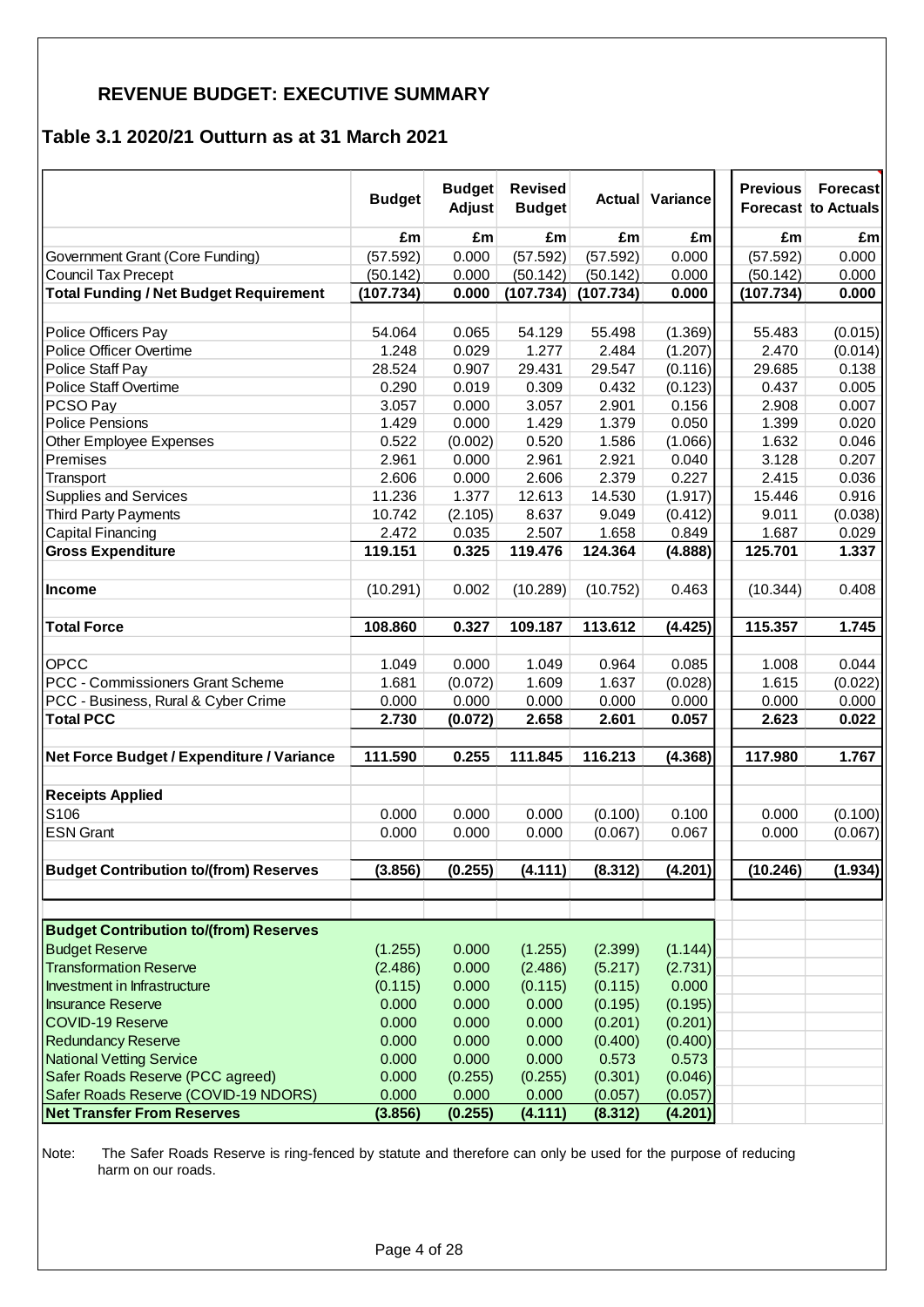- 3.1 Table 3.1 summarises the outturn position 2020/21 for the Warwickshire PCC and Chief Constable as follows. Net expenditure, after income, is £116.213m (Q3 £118.020m Q2 £116.072m Q1 £114.167m), which, after applying £0.100m S.106 and £0.067m ESN receipts is £8.312m, (Q3 £10.286m Q2 £8.338m, Q1 £6.433m) more than the £107.734m core funding, consisting of government grant and the precept.
- 3.2 Section 4 of this report provides, for each of the categories in table 3.1, a consolidated and comprehensive explanation of the performance against budget. The remainder of section 3 sets out an Executive Summary drawing out the significant cross-cutting issues critical to Warwickshire's financial performance. The position is perhaps best summarised through the use of PCC's reserves as shown in Table 3.2.

|                          |                                                 | Original      |                    |                 |
|--------------------------|-------------------------------------------------|---------------|--------------------|-----------------|
|                          |                                                 | <b>Budget</b> | <b>Expenditure</b> | <b>Variance</b> |
|                          |                                                 | £m            | £m                 | £m              |
|                          | <b>Budgeted Transfer From Reserves</b>          |               |                    |                 |
|                          | <b>Transformation Reserve</b>                   |               |                    |                 |
|                          | Budget and Insurance & Legal Reserve            | 1.255         | 1.255              | 0.000           |
|                          | <b>Evolve Team</b>                              | 1.936         | 1.936              | 0.000           |
|                          | West Mercia Police Service Overheads            | 0.550         | 0.550              | 0.000           |
|                          | Infrastructure Reserve - KCOM                   | 0.115         | 0.115              | 0.000           |
|                          | <b>Total Budgeted Transfer from Reserves</b>    | 3.856         | 3.856              | 0.000           |
|                          | <b>PCC Budget Adjustment</b>                    |               |                    |                 |
|                          | Safer Roads Partnership -PCC agreed initiatives | 0.000         | 0.255              | (0.255)         |
|                          | <b>Revised Budget</b>                           | 3.856         | 4.111              | (0.255)         |
|                          | Use Reserves Approved Q1: up to £1.328m         |               |                    |                 |
|                          | COVID-19 Pandemic (net grant T/fer to reserves) | 0.000         | 0.201              | (0.201)         |
|                          | Safer Roads Partnership (NDORS COVID-19)        | 0.000         | 0.057              | (0.057)         |
|                          | <b>Total Q1 Transfers</b>                       | 0.000         | 0.258              | (0.258)         |
|                          | Use of Reserves Approved Q2:                    |               |                    |                 |
|                          | Budget - day to day operating costs             | 0.000         | 1.144              | (1.144)         |
|                          | <b>Transformation - Evolve Programme</b>        |               |                    |                 |
|                          | (incl. KCOM extension [OCC], SCC Platform, WMP  | 0.000         | 2.244              | (2.244)         |
|                          | Accenture and dual run costs)<br>Redundancy     | 0.000         | 0.029              | (0.029)         |
|                          | <b>Total Q2 Transfers</b>                       | 0.000         | 3.417              | (3.417)         |
|                          | <b>Q4 Recommended Transfers:</b>                |               |                    |                 |
|                          | Transformation - Evolve Programme Balance       | 0.000         | 0.487              | (0.487)         |
| $\overline{\phantom{a}}$ | Redundancy                                      | 0.000         | 0.371              | (0.371)         |
| $\blacksquare$           | Insurance - legal costs and settlement          | 0.000         | 0.195              | (0.195)         |
| $\blacksquare$           | Safer Roads Partnership - PCC Initiatives       | 0.000         | 0.046              | (0.046)         |
|                          | <b>National Commercial Vetting Service</b>      | 0.000         | (0.573)            | 0.573           |
|                          | <b>Total Q4 Transfers</b>                       | 0.000         | 0.526              | (0.523)         |
|                          | <b>Total Use of Reserves</b>                    | 3.856         | 8.312              | (4.456)         |
|                          |                                                 |               |                    |                 |

#### **Table 3.2 Use of Reserves to Support the Revenue Budget**

3.3 The total transfer from reserves in Table 3.1 is £8.312m made up as follows.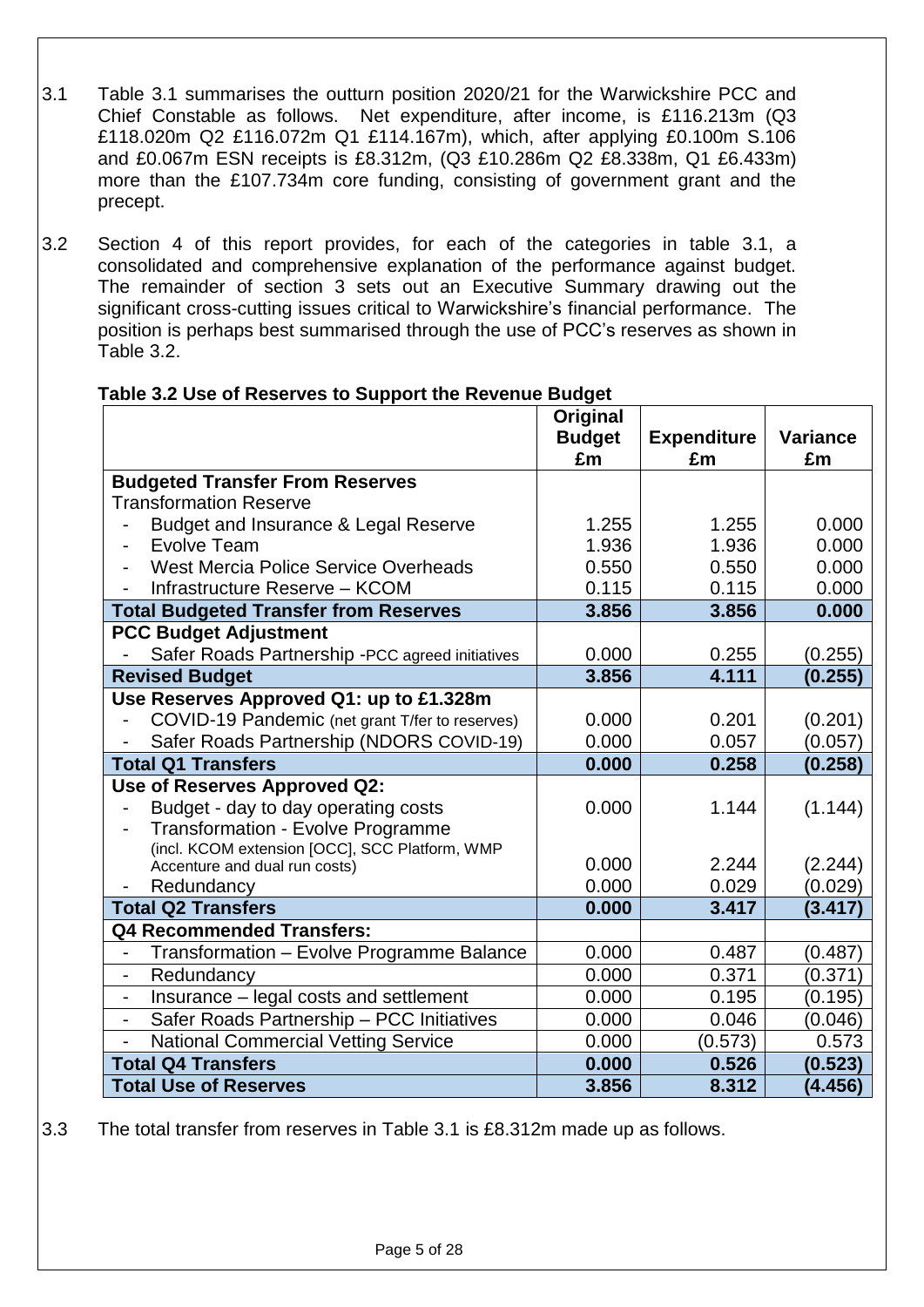- 3.4 £3.856m contribution from earmarked reserves was agreed by the PCC as part of the 2020/21 Budget and Medium Term Financial Plan (MTFP), which consists of:
	- £1.255m is to meet the gap between funding and day to day operational costs and a short fall in income, this is in lieu of making further in year savings in what is a year of transition. It was originally intended to provide a window of two years (2020/21 & 2021/22) to make planned savings rather than simply top slicing budgets.
	- £1.936m was set aside to meet the one-off revenue costs of the Evolve Programme to build ICT infrastructure, data storage and transactional services as a standalone Force.
	- £0.550m was provided to pay for the overheads associated with the shared and hosted services provided via West Mercia Police.
	- £0.115m was earmarked to finance the extension of the KCOM contract up to the end of August 2020.
- 3.5 Early in the year the PCC agreed to transfer £0.272m from the Safer Roads Partnership (SRP) Reserves to meet the cost of various road safety initiatives undertaken by the PCC and the Force. These funds are delegated to Budget Holders and give authority to incur expenditure, therefore budget transfers have been completed and show in the Budget Adjustment column in Table 3.1. This has been reduced in Q4 with a final adjustment of £0.017m to total £0.255m for the actual spend.
- 3.6 At the end of Q1 the PCC agreed to a drawdown up to £1.328m of reserves to cover the cost of the pandemic and lost income. However, the position has improved during the year. Government funding, towards the £1.237m cost of the pandemic and lost income, has been forthcoming, the position is explained further in Appendix 1. Also income from the National Commercial Vetting Service has exceeded the target (budget) and more than compensated for lost income elsewhere. Therefore only £0.258m of the £1.328m will be required as follows:
	- £0.201m from the Covid-19 Reserve to meet the cost of responding to the pandemic
	- £0.057m from the SRP Reserve to bridge the shortfall in income from driver awareness courses, again as a result of the pandemic.
- 3.7 At the end of Q2 the PCC agreed to transfer a further £3.417m from reserves to meet further in year overspends in day to day operating costs, revenue costs of the Evolve Programme and redundancies within Transactional Services, these are listed in Table 3.2.
- 3.8 In concluding the outturn position it has been necessary to make a final series of transfers to and from reserves as set out in Table 3.2 and which net out to a further £0.526m transfer from reserves. The position has improved in the last quarter of the year, the outturn compared to the previous forecast is £1.934m lower, which reflects the positive movement in ICT shared services, vetting income and operating costs for example premises. Therefore, the total transfer from reserves in Table 3.2 is less than it might have been, which will further aid our resilience over the medium term.
- 3.9 Picking up on key themes that these transfers seek to address. The Evolve Programme covers more than one year and has required significant revenue and capital support. It remains critical that costs are managed to budget and that projects are delivered on time to avoid cost over runs and dual running costs.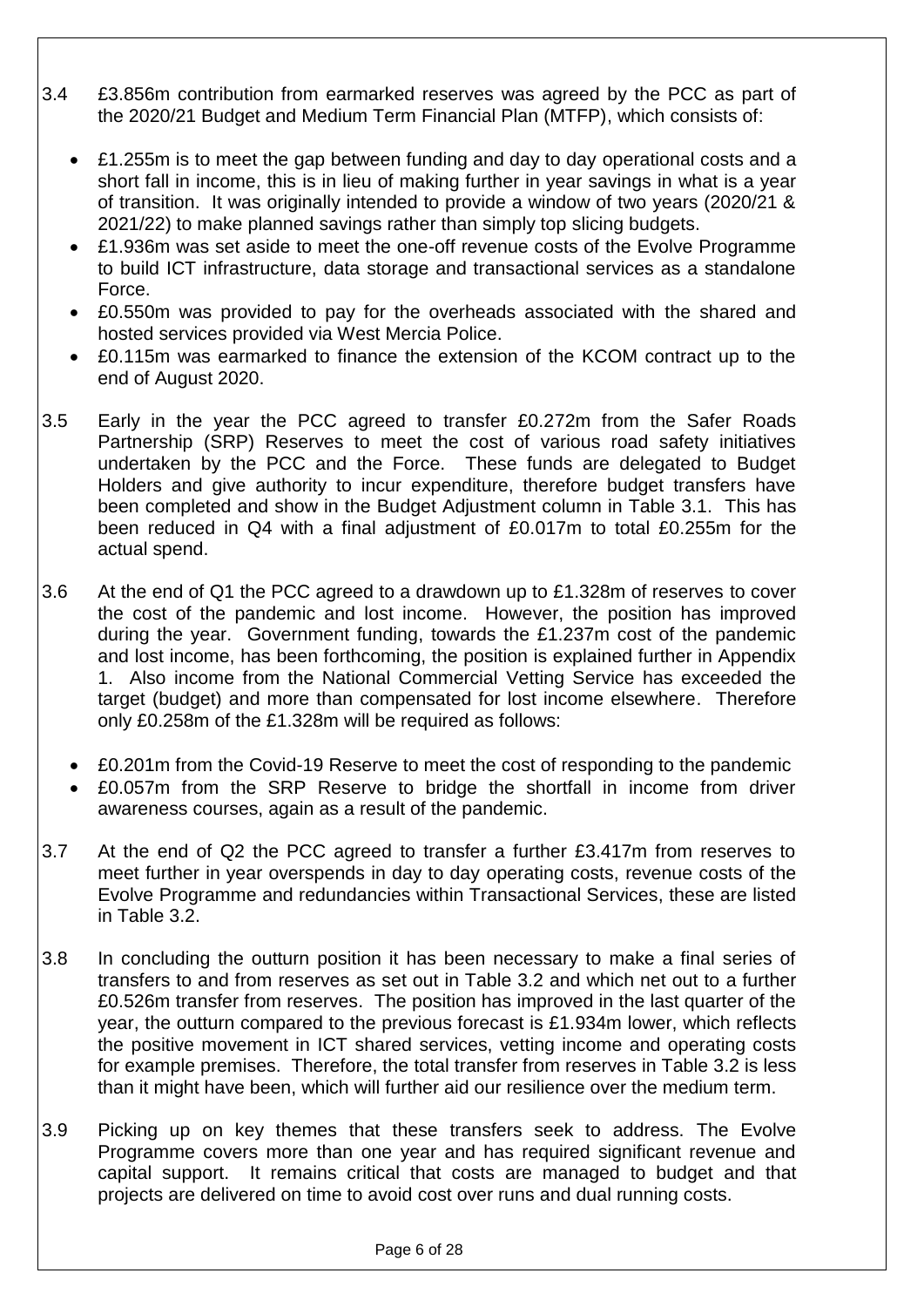3.10 Table 3.2 contains a total transfer from the Transformation Reserve, to meet the costs of the Evolve Programme, of £5.217m, across the year, which is broken down in Table 3.3.

|                                                      | <b>Expenditure</b> |
|------------------------------------------------------|--------------------|
| <b>Description: eDST &amp; PMO</b>                   | £m                 |
| Staff Pay, fixed Term Contracts and associated costs | 0.830              |
| Consultants                                          | 0.423              |
| <b>WMP Accenture Costs</b>                           | 1.097              |
| SCC Platform, Communications & Computing             | 1.053              |
| Change Board 28.04.21                                | 3.403              |
| <b>KCOM Extension</b>                                | 0.753              |
| <b>ICT Dual Run Costs</b>                            | 0.510              |
| West Mercia Police shared & hosted services premium  | 0.550              |
| <b>Total backed by Transformation Reserves</b>       | 5.217              |

### **Table 3.3 Evolve Programme Costs 2020/21 (One-off revenue costs)**

- 3.11 The Evolve Programme is a £20m programme to transition out of the alliance with West Mercia Police and transform ICT infrastructure and digital services to create a standalone Warwickshire Force. The cost consists of both revenue and capital and spans three years. The Programme is managed by the Change Team supported by consultants that bring specific skills. During transition the ICT Team have been combined with the Evolve Team and this relates to the dual run costs in Table 3.3. These one-off revenue costs are met from reserves, as set out earlier, whereas the capital costs, which result in the construction of an asset, are financed predominantly through borrowing as set out in the Capital Programme in section 5 of this report.
- 3.12 The standalone ongoing operational cost of Digital Services and capital financing is being assessed and reported to the Change Board. However, provision has been made in the MTFP for the increased revenue costs associated with a cloud based service rather than a capital heavy design, build and operate operating model.
- 3.13 With regard to the Capital Programme the increasing costs of the Evolve Programme have been recognised and an option to fund the revised capital programme to the tune of £15m has been provided for. This is within the bandwidth set out for the programme on separation from West Mercia and has been made possible by redirecting existing budgets from within the capital programme, as agreed by the PCC in Q3. The extent of capital financing and borrowing is within the Force's Prudential Indicators. However, the Evolve Team need to focus on cost control and timely delivery to avoid increases in cost and the need to identify further capital finance over and above what is provided for in the MTFP.
- 3.14 Table 3.2 contains significant support from earmarked reserves to meet the gap between day to day operating costs, including mutual aid income, and core funding, this has been addressed by removing £4m from the 2021/22 Budget on the 1 April 2021. After which the routine support of operating expenditure through the Budget Reserve will be removed. Despite an improved outturn position these savings are necessary and consist of savings that were originally planned to be achieved over the last two years under the alliance. These were deferred because the savings were to be delivered through the alliance operating model, which was being wound down and it was counterproductive to make savings during a period of transitioning out of the alliance.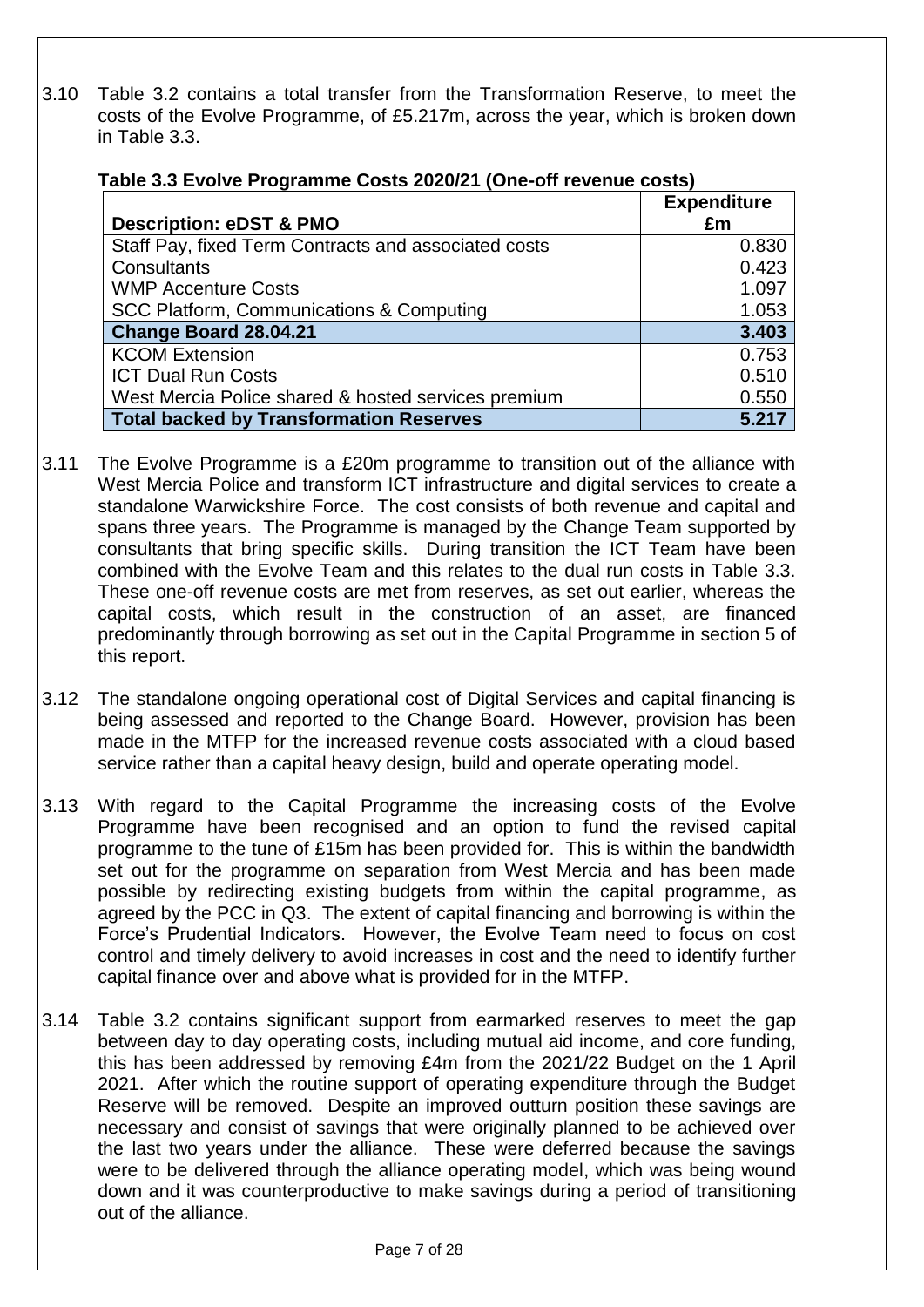- 3.15 The process of change to remove £4m from the budget incurred one-off exit costs of £0.952m. £0.371m of this plus the £0.029m incurred in Q1 (Table 3.2) will be met from the Redundancy Reserve, this transfer is less than previously planned as a result of the improved bottom line position in the last quarter.
- 3.16 A key issue in 2020/21 is that the number of police officers has increased significantly over the last two years, with the support of the PCC and will increase further under the Uplift Programme. This is a welcome investment to provide front line operational resilience. However, the need to recruit officers in advance of the increases in the budgeted establishment and the changing makeup of the workforce has created significant in year pressure on the police pay budget, this is discussed more fully in section 4. The growth in officers has subsequently placed pressure on non-pay infrastructure costs, including uniforms, equipment and vehicles, albeit the pandemic has had a downward pressure on travel costs following deployment of devices. The PCC has addressed this overspend in the 2021/22 Budget through the recruitment plans to support and fully utilise the uplift funding and balance the strength to the establishment.
- 3.17 Finally a target was set to increase income from the National Commercial Vetting Service (NCVS) by £1.5m over three years, 2020/21 to 2022/23. A Project Board was established under Evolve Programme to review the systems, processes, pricing, team structure and marketing. NCVS has exceed the 2020/21 income target and this makes up most of the Q3 movement in the income budget in Table 3.1. However, the operating costs have also increased, over the year, as a result of increasing the staffing required to process the additional volume of vets. The net position is that against the budget the NCVS has generated a net surplus of £0.588m, excluding overheads. Therefore, it is recommended that the majority of this surplus is transferred to a new NCVS Reserve to provide for potential exit costs. Without this 'commercial' approach to the NCVS it would be necessary to identify further savings to balance the budget, the commercialisation of vetting forms part of the financial strategy set out in the MTFP.
- 3.18 To conclude Table 3.2 contains significant support from earmarked reserves to support the 2020/21 Budget. This is required to meet one-off costs of transition and transformation as well as the gap between day to day operating costs and core funding. The latter has been addressed in the 2021/22 Budget and paves the way for an affordable and sustainable Force. It is necessary to maintain an appropriate level of reserves, especially entering a period of economic uncertainty post pandemic, therefore, recommendations were made to use borrowing to fund the capital programme and remove any direct revenue financing of capital expenditure. Reserves have been reconfigured in Table 6.1 to align to the 2021/22 Reserves Strategy and MTFP and provide greater resilience. Whilst the Evolve Programme surface final business cases for the individual projects it remains critical that the Programme is delivered to time and that costs are controlled. The risks associated with the programme are recognised in the Force Risk Register due to cost implications and the dynamic nature of the work.
- 3.19 The themes set out in this executive summary should be kept in mind when reading section 4 because they may feature in one or more of the categories.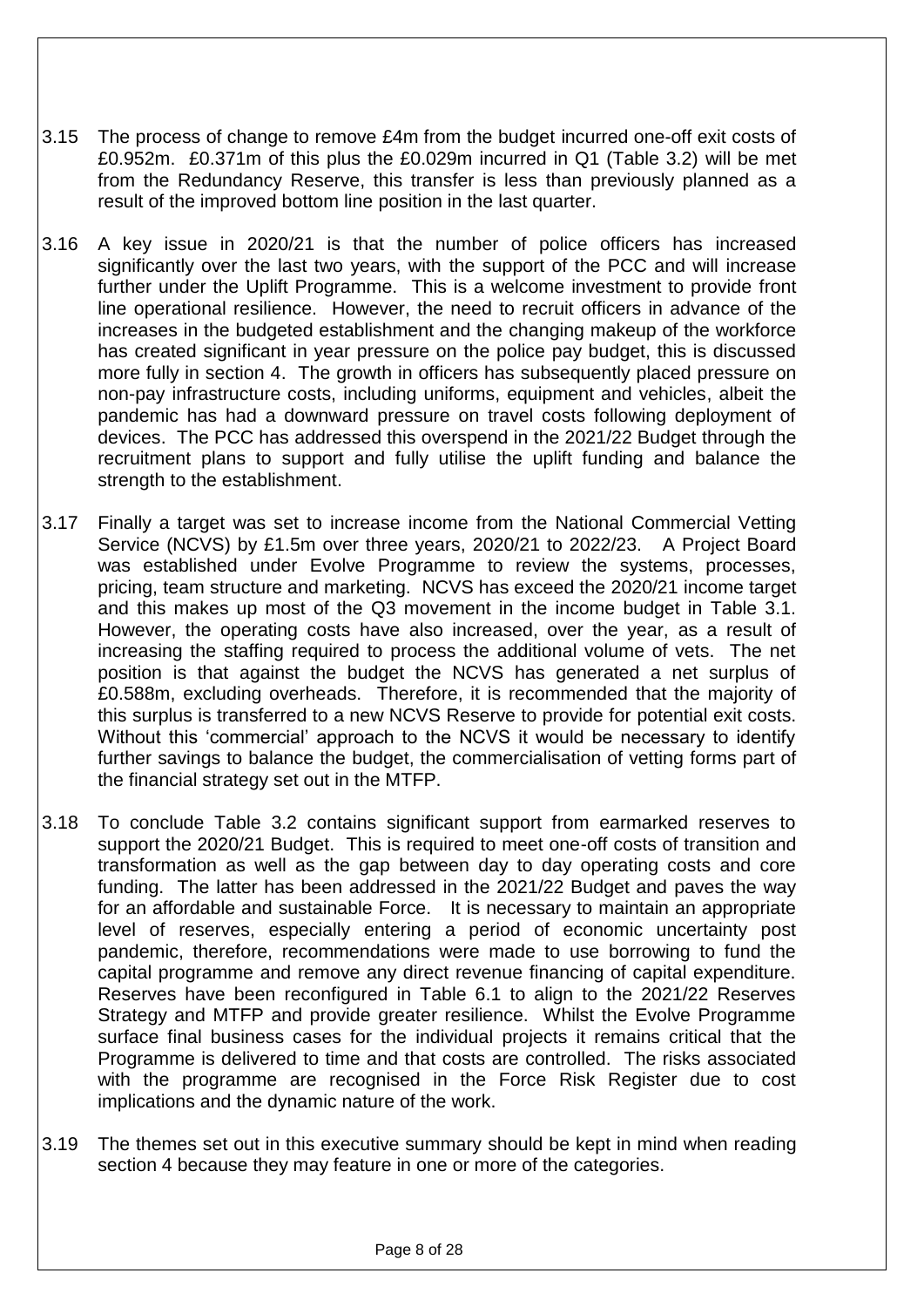## **4. REVENUE BUDGET DETAILED ANALYSIS**

4.1 The following analysis includes services provided by West Mercia Police, either as hosted services, HR & Finance Transactional, Forensics and Detained Property or joint shared in ICT. The total value of these services to Warwickshire Police is in the region of £10.4m including non-pay costs and shared ICT and is spread across the various subjective headings below. Detailed costs are reported to the ICT Coordination Committee and Services Monitoring Group, however there is an underspend on the shared ICT service and this is commented on in this section under supplies and services.

### **4.2 Police Officer Pay – Overspend £1.369m (Q3 overspend £1.363m, Q2 overspend £0.885m, Q1 overspend £1.200m, 2019/20 £0.310m overspend)**

- 4.3 It is important to monitor police officers, PCSOs and police staff pay as these constitute 80% of the total Force budget. However, police pay alone makes up half of the Force Budget, therefore a change in events compared to the planning assumptions that underpin the budgeted establishment carries a greater financial impact. For this reason the actual strength and makeup of the workforce is monitored closely on an ongoing basis. The reason for the overspend is as follows.
- 4.4 The Force undertook extensive recruitment in 2019/20 to deliver the officers that the PCC had provided for through two years of precept increases. This put the Force in a good position to meet its allocation of the Uplift programme target to recruit 20,000 officers nationally by 2022/23. Police officer expenditure was on budget in 2019/20, delivering the maximum number of officers through effective planning of recruitment. At the start of 2020/21 the police officer establishment stood at 1,004 officers compared to 963 a year earlier, however the strength was at 1,022, which is 18 officers over the budgeted establishment.
- 4.5 This position was maintained throughout the year with the Force constantly operating at a strength which exceeded the budget establishment, the gap rising to 38 officers over by November 2020. This was exacerbated by the decision to transfer in 15 officers from other forces, these are experienced officers and therefore more costly than new recruits, however, they bring specialist capabilities for example firearms officers and detectives. Whilst a balance has to be struck between operation requirements and financing, the transferees have contributed to the overspend. There was also marginally less leavers; normal retirements, medical retirements, resignations and dismissals and officers returning from career breaks, then was budged for though turnover.
- 4.6 This position will rectify itself in 2021/22 because the budgeted establishment will increase, under the Uplift Programme, by 41 officers, rising to 1,045 officers on 1 April 2021. Despite removing the January 2021 intake of 24 recruits, the Force is will have an anticipated 1,051 officers in Force on 1 April 2021, which will taper to 1,044 officers as the year progresses.
- 4.7 The Force has met the 2020/21 Uplift Programme recruitment target, after validating and adjusting the baseline figure used by the Home Office, to measure progress. Performance will continue to be reported to the Home Office at regular intervals during 2021/22, which will in turn be used to justify the payment by the Home Office of the specific grant, which supports the Uplift programme recruitment targets.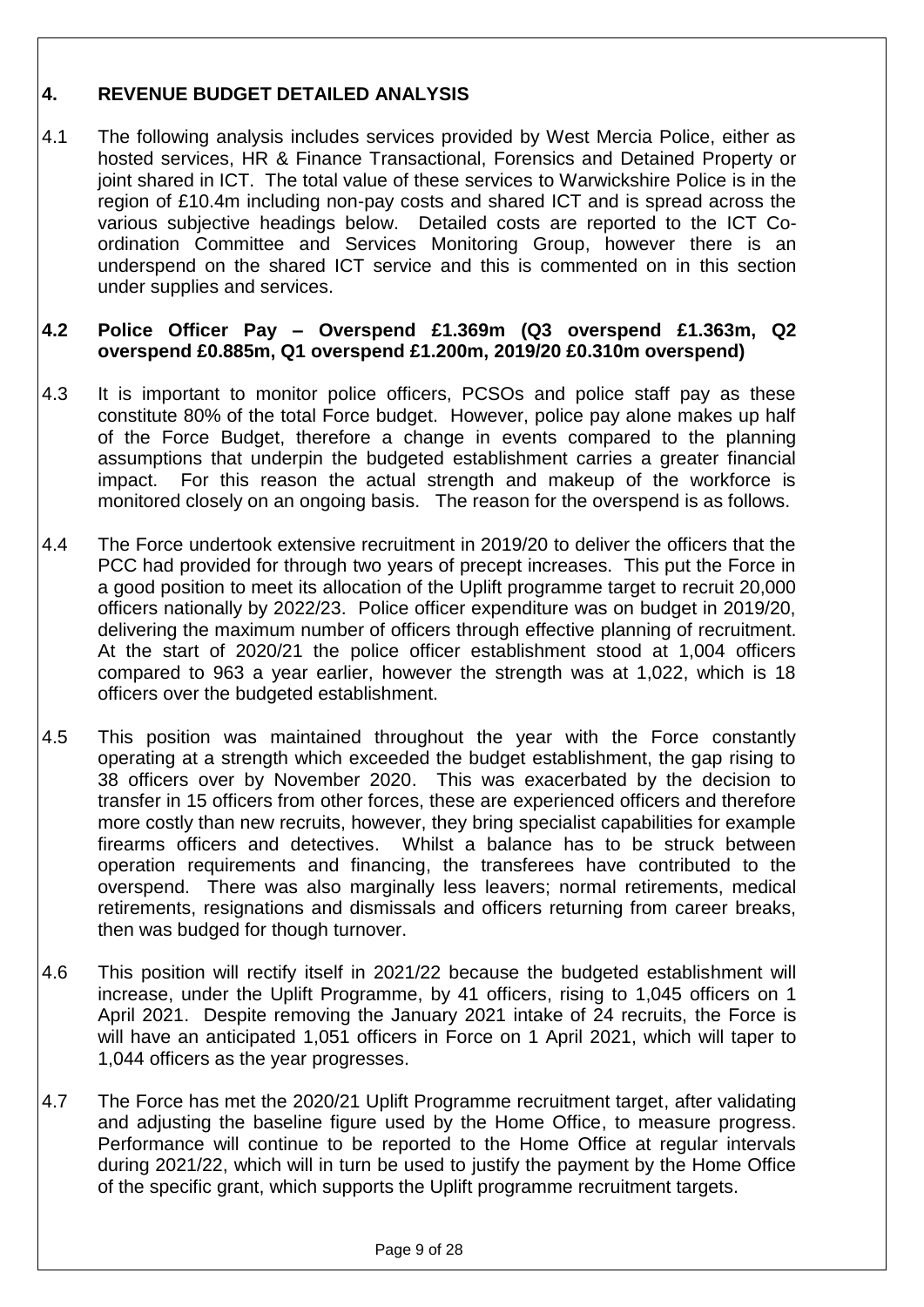- 4.8 There has been a number of lesser variations in elements of police pay, for example in the employer's pension contributions following auto re-enrolment of officers into the pension scheme and allowances related to the increase in officer numbers.
- 4.9 The 2020/21 police pay budget supports the policing model, incorporating the issues set out above, with the intention of achieving the recruitment plan (capacity) and the required diversity and skills mix (capability). As part of the annual review of the police pay budget and in light of the changing workforce profile, an assessment is made to determine if the model and underlying assumptions that support the budget need to be adjusted over the life of the MTFP.
- 4.10 The overspend is partially offset by underspends elsewhere and forms part of the bottom line, which is met from the Budget Reserve.

#### **4.11 Police Officer Overtime – Overspend £1.207m (Q3 overspend £1.071m, Q2 overspend £0.408m Q1 overspend £0.326m, 2019/20 overspend £0.678m)**

- 4.12 The Force has faced a series of major events and investigations this year, including four homicide or attempted homicides, which have required the use of overtime. Some of the additional costs have been recovered, for example though government funding of Covid-19 costs and mutual aid for services supplied to other Forces, including operation Cobb and HS2. Where income has been recovered this is included in income and shown later in this report. The police overtime covers the following un-planned events:
	- COVID-19 response (not funded though government grant)
	- Four murder investigations
	- HS2 policing
	- OPU call out related to vacancies in the specialist units
	- Additional Bank Holiday, one day in 2020/21
	- Local Policing uplift to maintain operational safety
- 4.13 Whilst the operational activities such as this are primarily met from the £0.500m Operational Contingency Budget (OCON), for unforeseen operational events, the fact of the matter is the OCON budget had already been exceeded early in the financial year. However, it should be noted that the Force has achieved some good outcomes following investigation, which justifies the use of overtime. In 2020/21 The PCC has supplemented the Local Policing budget through the Problem Solving Fund, some of which has been used to meet overtime costs, the Problem Solving fund allocation will be reduced in 2021/22
- 4.14 However, The PCC has decided to increase the police overtime budget in 2021/22 to catch up with inflation increases in recent years and following an evaluation of the operational requirement as a standalone Force. Upcoming planned events and crime trends will continue to be monitored against capacity to determine the optimum balance between the officer strength and the use of overtime.
- 4.15 The overspend is partially offset by underspends elsewhere and forms part of the bottom line, which is met from the Budget Reserve.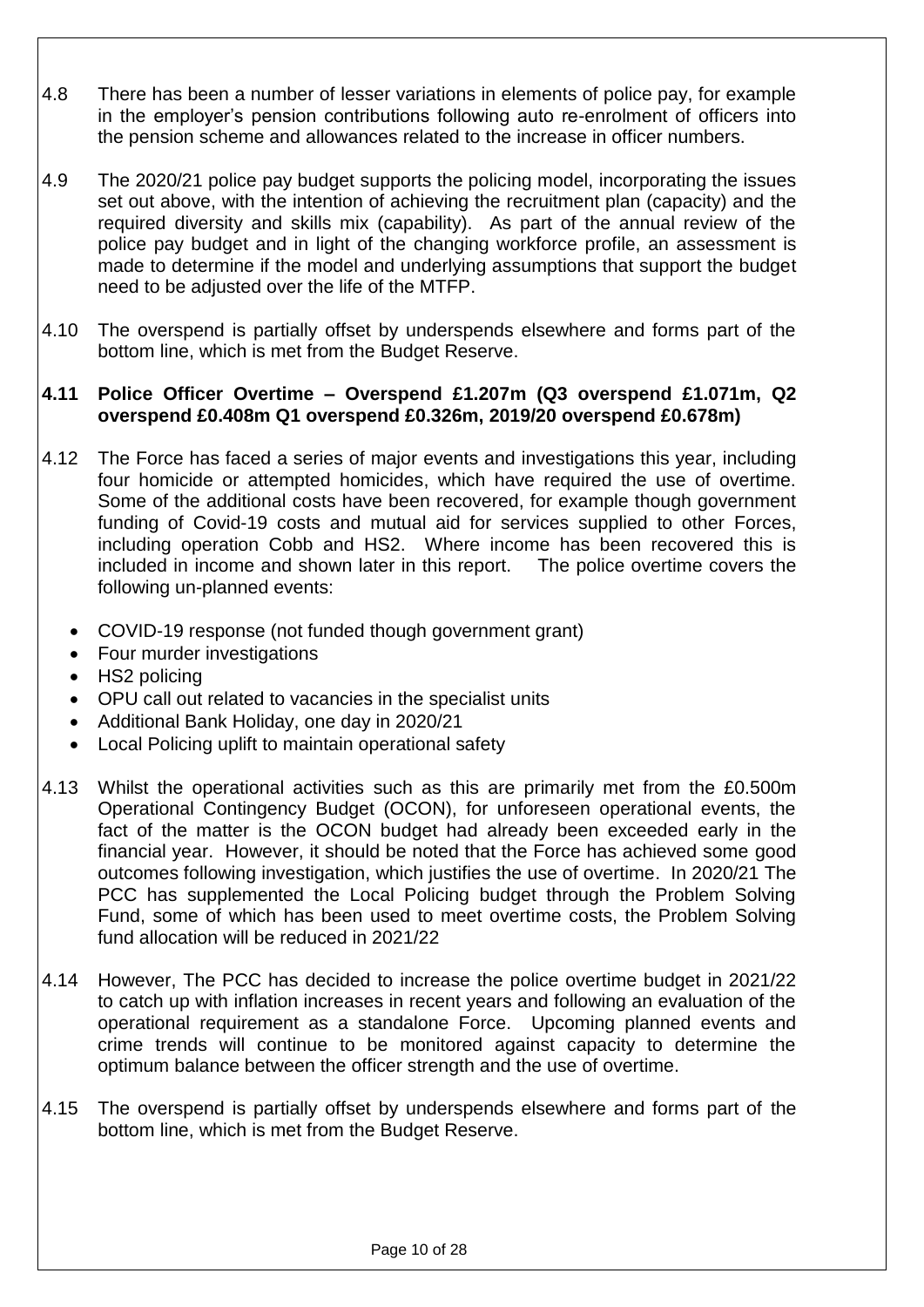### **4.15 Police Staff Pay – Overspend £0.116m (Q3 overspend £0.328m Overspend, Q2 overspend £0.630m, Q1 overspend £0.522m, 2019/20 overspend £0.911m)**

- 4.16 The staff pay position is complex due to the Force being in a state of transition from a single alliance staff budget in 2019/20 to which Warwickshire contributed 31%, to constructing a partially standalone and partially shared and hosted budget for ICT and transactional services respectively in 2020/21.
- 4.17 It was recognised in setting the budget that planned savings, under the alliance, would not be achieved, it was also acknowledged that there would be dual run costs for the ICT / Digital Services Team and that additional staff on fixed term contracts would be required to support the Evolve programme. Therefore, the PCC allocated £1.580m from earmarked reserves as part of the budgeted £3.856m, set out in first part of Table 3.2, to meet these costs.
- 4.18 Whilst the dual run costs and Evolve Programme costs are one-off the savings, which were not achieved, are an ongoing issue if they are not addressed. Therefore, the Force removed £4.0m from the budget on the 1 April 2021. The £4m of savings address not only overspends in staff pay but also operating expenditure overspends and income shortfalls (mutual aid).
- 4.19 There is and remains an expectation to achieve a turnover vacancy factor of around 3% on the staff pay budget. The turnover factor recognises the gap between a person leaving the Force and their replacement starting. It is reviewed every year and has been retained as a long-term planning assumption post transition out of the alliance. The reduction in the forecast overspend from Q1 to outturn, where it was believed that the turnover factor would not be achieve because of the recruitment drive to fill posts created post transition, has somewhat abated as turnover returns to normal levels.

#### **4.20 Police Staff Overtime – Overspend £0.123m (Q3 overspend £0.133m, Q2 overspend £0.096m, Q1 overspend £0.024m, 2019/20 overspend £0.162m)**

- 4.21 The overspend can be attributed to supporting the unusually high number of operations set out earlier under Police Overtime and maintaining business as usual in those teams with excessive vacancy levels and or where demand outstrips capacity, including Disclosure Barring Service (DBS) Team, Learning & Development and ICT.
- 4.22 Some of the additional overtime costs are met by specific grant income, mutual aid and government reimbursement of the costs of policing the pandemic. Whilst overtime in relation to the Safer Roads Partnership Team will be met from the Safer Roads Partnership Reserve. The remaining net overspend met underspends elsewhere in the budget.

#### **4.23 PCSO Pay – Underspend £0.156m (Q3 underspend £0.152m, Q2 underspend £0.119m, Q1 on target, 2019/20 underspend £0.181m)**

4.24 Turnover of PCSOs is relatively high, especially at times when the Force is actively recruiting police officers. At the start of the financial year the number of PCSOs was slightly higher than the budgeted establishment. However, in light of the forecast Force overspend at the end of Q1 a decision was taken not to recruit PCSOs in November 2020. The Force operated below establishment for the remainder of the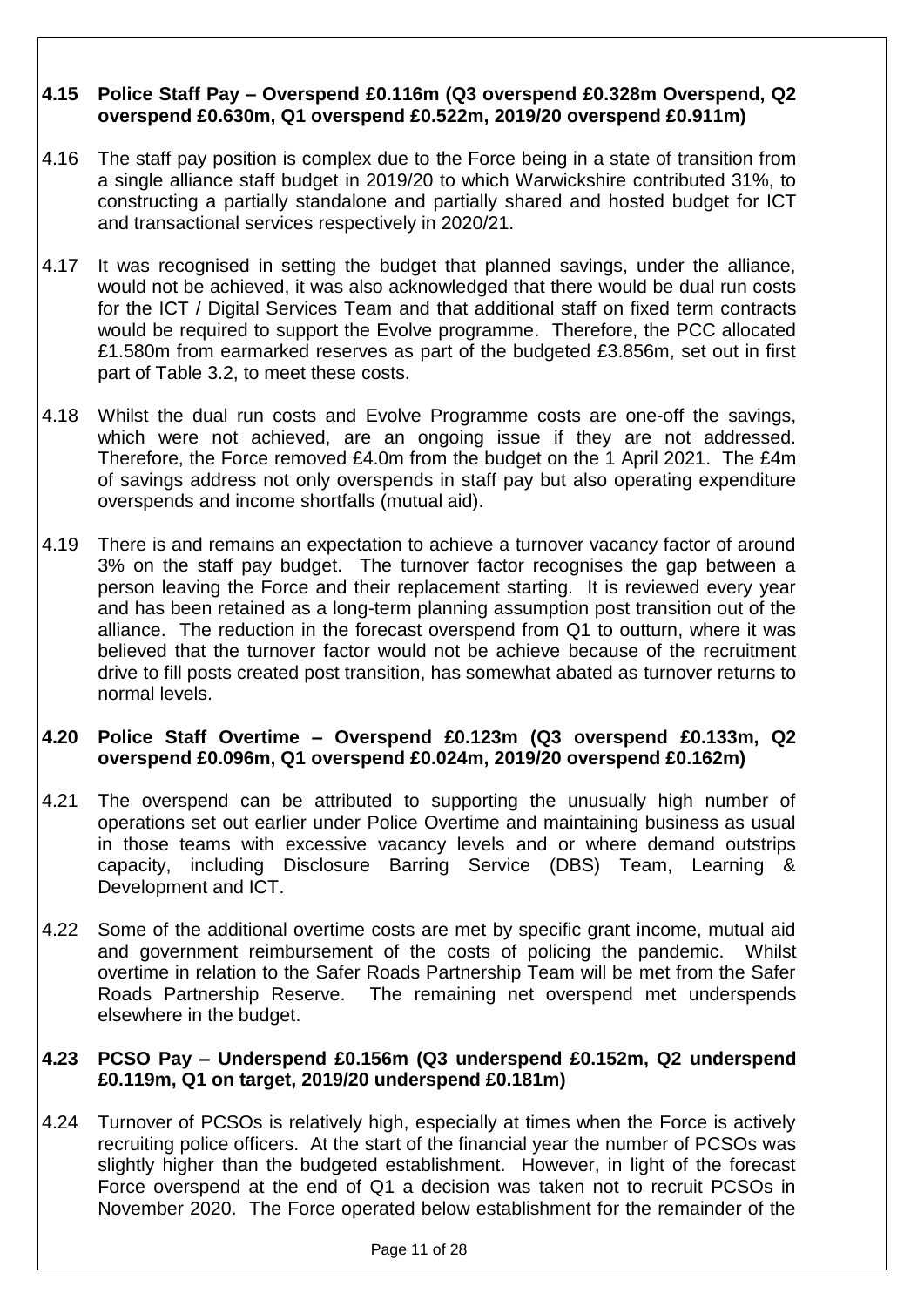year leading to the underspend, which has contributed to bottom line and address overspends elsewhere in the budget.

#### **4.25 Police Pensions – Underspend £0.050m (Q3 underspend £0.055m Q2 overspend £0.028m, Q1 on target, 2019/20 overspend £0.179m)**

- 4.26 This year we have been fortunate in that there has been less than the anticipated number officers retiring on the grounds of ill health, which has resulted in a net underspend in police pension costs. This is partially offset increases in injury pensions and injury gratuities and incorporates the work to address the findings of the Evans and Ashcroft case around deductions from injury pensions for ill health benefits. The injury pensions will be kept under review as part of the MTFP.
- 4.27 The net underspend will support overspends elsewhere in the budget.

#### **4.28 Other Employee Expenses – Overspend £1.066m (Q3 overspend £1.127m, Q2 overspend £0.135m, Q1 overspend £0.008m, 2019/20 overspend £0.783m)**

- 4.29 This overspend is mainly related to the redundancy costs and pension strain for police staff leaving the Force following the implementation of the Evolve 2 recommendations, which will in part be met from the Redundancy Reserve and in part from underspends elsewhere in the budget.
- 4.30 In addition there were overspends on learning and development applications (OneFile and ePortfolio) which are part of the pandemic response to enable remote access to learning. Also the cost of corporate training delivered through Cosford increased, in year this will be met from underspends elsewhere in the budget and has been built into the MTFP.

### **4.31 Premises – Underspend £0.040m (Q3 overspend £0.167m, Q2 underspend £0.035m, Q1 overspend £0.022m, 2019/20 underspend £0.003m)**

- 4.32 The position has fluctuated during the year, alternating between under and over spending, which reflects the difficulty in obtaining reliable forecasts of expenditure. There are a number of variations across a range of activities, which suggest the utilities budgets need to be re-aligned in 2021/22. There has been an underspend on planned and reactive maintenance and this will be scrutinised as part of the estates strategy and understanding the backlog maintenance position. Therefore the underspend is perhaps a temporary pause rather than a shift in the requirement to undertake maintenance. It is acknowledged there is an increase in cleaning costs post PPL and this will be incorporated in the MTFP after a post PPL wind down review.
- 4.33 The marginal underspend will support overspends elsewhere in the budget.

#### **4.34 Transport – Underspend £0.227m (Q3 underspend £0.175m, Q2 overspend £0.089m, Q1 overspend £0.156m, 2019/20 £0.211m overspend)**

4.35 The position has improved during the year as the BP fuel saving and reduction in business travel as a result of the pandemic has filtered through. The vehicle hire charges were reported as being as high as £0.180m overspent in Q1, however these have been managed down to an overspend of £0.047m attributable the actions of the Fleet Manager and Chief Superintendents. Following a national test case there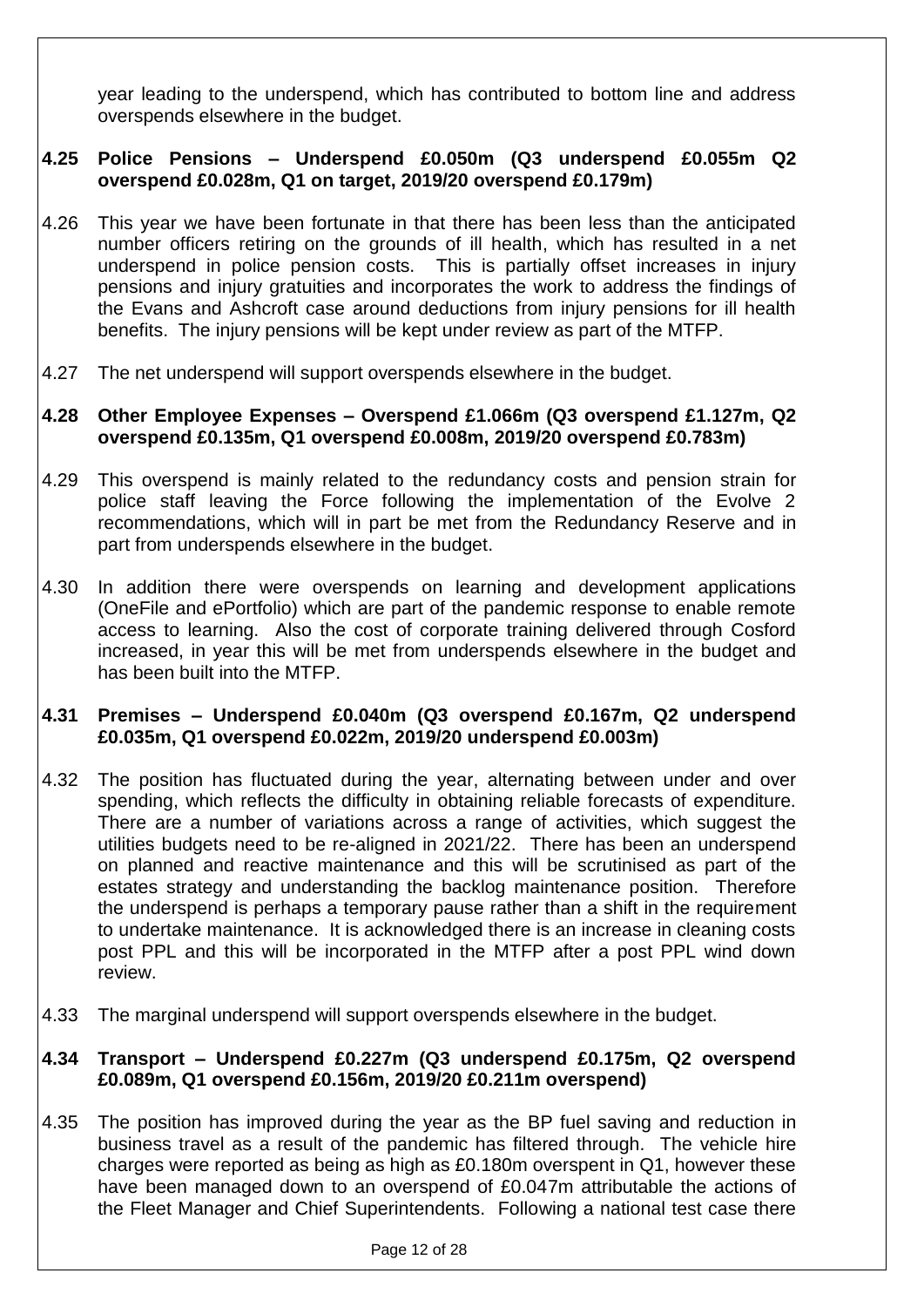has been a requirement to pay essential user allowances to Dog Handlers who are required to transport a police dog between home and work. Accident repairs also remains overspent, although the majority of this is offset by successful insurance claims against third parties.

4.36 The net underspend will support overspends elsewhere in the budget

#### **4.37 Supplies & Services – Overspend £1.917m (Q3 overspend £2.828m, Q2 overspend £1.875m, Q1 underspend £0.623m, 2019/20 underspend £0.189m)**

- 4.38 The movement between the Q3 forecast overspend of £2.828m and the £1.917m outturn position is largely attributable to movements in ICT non-pay spend that is delivered through the shared ICT service with West Mercia Police. This consists of the operational hardware and software contracts, licences and maintenance costs of ICT. The operating model for ICT and digital services will change as the force transitions to separate ICT infrastructure and applications, away from West Mercia Police and the MTFP makes provision for the associated costs to increase over the next two years (2021/22 & 2022/23). Work will continue to establish the ongoing post alliance ICT and Digital Services operating costs, which will be reported to the Change Board and used to refine figures in the MTFP. Whilst the hardware and software budget appears to be underspent this year it is likely that some costs have been incorporated into the Evolve Programme.
- 4.39 The supplies and services overspend is attributable to the one-off non-pay cost of transition, transformation under the Evolve Programme. Whilst this was provided for in part in the PCC's budgeted transfers from reserves, at the time of setting the 2020/21 Budget, it has been necessary to make subsequent transfers from the Transformation Reserve during the year as set in Table 3.2. The costs of the Evolve programme, both pay and non-pay are set out in Table 3.3, and include non-pay costs recorded here under supplies and services of £3.837m. As well as the staff employed by the Force, reported early (under staff pay) the Evolve Programme engages consultants to deliver the new ICT infrastructure, migrate applications and build transactional services, costs also include, dual run costs of the SCC stack the continuation of the maintenance of the KCOM system beyond August 2020 to support the implementation of the OCC STORM system and the WMP / Accenture discovery work.
- 4.40 As you would expect there are a number of lesser variations across the wide range of goods and services captured under supplies and services. Some of the more significant ones are as follows. It has also been necessary to raise a provision in the accounts for legal costs and potential settlement of a legal claim, which will be met from the Insurance and Legal Reserve.
- 4.41 In response to the pandemic and ensuring a COVID safe workplace greater use was made of conference call facilitates and this has significantly increased costs over and above the budget. In the future technologies such as Microsoft 365 will provide conference call facilitates as part of the package and avoid additional cost.
- 4.42 The general equipment budget has overspent, which will include one-off costs of equipment purchased to re-establish the Warwickshire office space post transition. There are also operational equipment overspends for example on taser cartridges, however this is met from a specific grant recorded under the Income section of this report.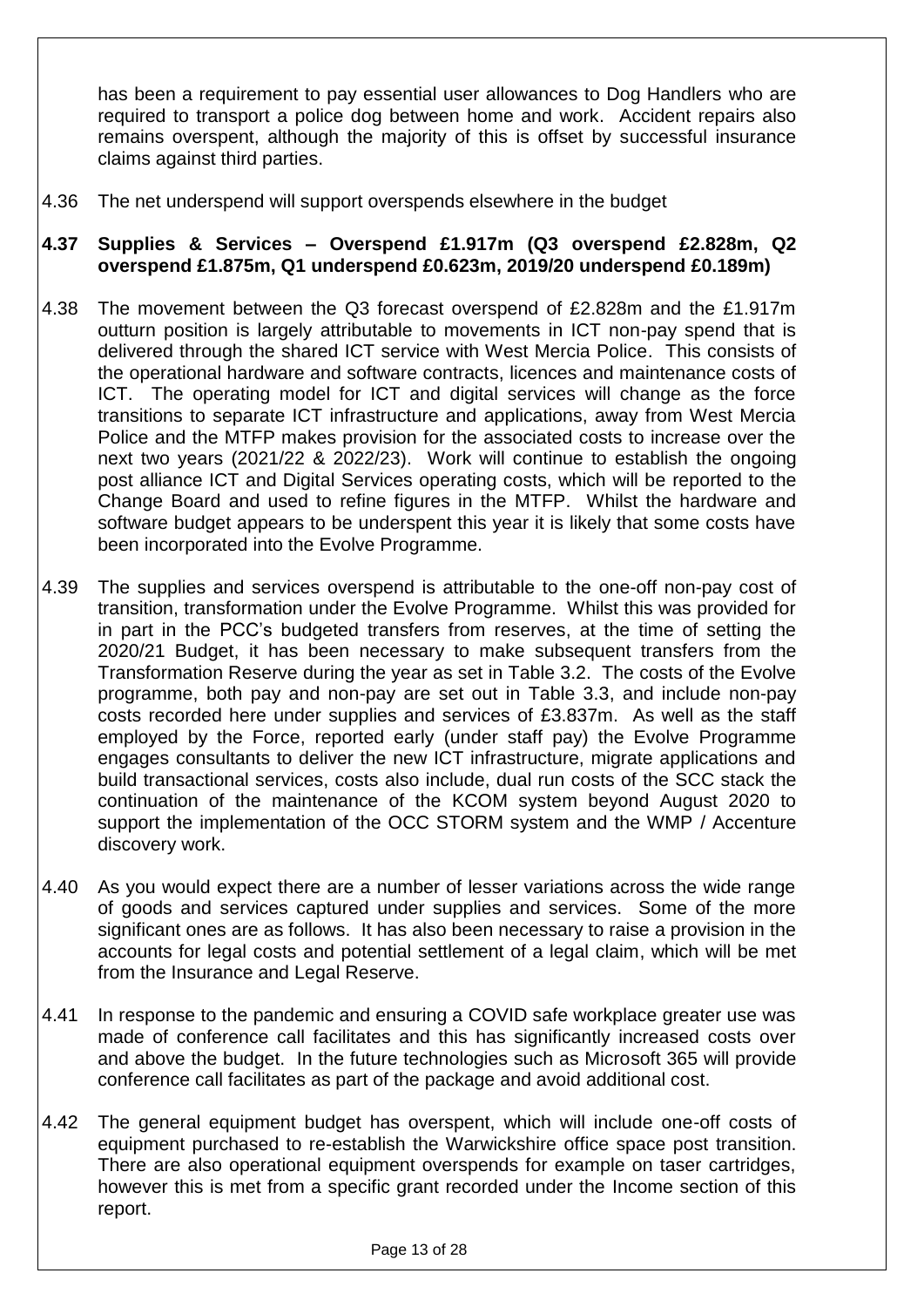- 4.43 On a similar theme the external vetting checks paid for example to UKSV have exceeded the budget, however this is met by the increased income from vetting charges also recorded under Income.
- 4.44 The remainder of the budget includes all manner of items including uniform, forensics, force medical examiner, expert witness, recruitment costs, radios, postage and stationery and insurance, the list goes on. Whilst the variations on these budgets balance out work will continue to adjust and refine budgets so that they are appropriately aligned post transition, which builds on work done earlier in the year, under the DCC, to increase the understanding and apply scrutiny to the £11m expenditure on goods and services.

### **4.45 Third Party Payments Overspend £0.412m (Q3 overspend £0.363m, Q2 overspend £0.058m, Q1 overspend £0.159m, 2019/20 On target)**

- 4.46 The overspend is the net effect of several items. There is a £0.229m underspend on the contribution to ROCU related to the higher than anticipated number of vacancies within the ROCU. However, these underspends are more than offset by significant overspends elsewhere in third party costs.
- 4.47 The overspends relate to the MASH and the fact that the post alliance 31% share of the budget is not enough to meet the actual charges. There are further budget pressures created by the dog kennelling, S.22 Special Branch as well as the CTU vetting arrangement all with West Midlands Police and HO Charges for ICT services, these were omitted from the 2020/21 Budget and have been addressed in the 2021/22 Budget.
- 4.48 There is also a cost increase related to the National Police Air Service (NPAS), however it is anticipated that new charging arrangements come into force on 1 April 2021 will address this. There are other one-off minor overspend on insurance and mutual aid payments to other forces.

### **4.49 Capital Financing – Underspend £0.849m (Q3 underspend £0.820m, Q2 underspend £0.820m, Q1 underspend £0.500m, 2019/20 underspend £0.033m)**

- 4.50 At the time of setting the 2020/21 budget it was anticipated that Capital Expenditure in 2019/20 would be significantly higher than the final outturn position. The 2020/21 Budget was increased by £0.500m to meet the anticipated cost of financing the capital expenditure, related to the Evolve Programme, which will not be required this financial year due to slippage in the Capital Programme.
- 4.51 Due to the slippage in the Capital Programme and in light of the 2020/21 revenue budget position and the requirement to make significant transfers from reserves to support the budget, it was decided not to make the planned revenue contribution of £0.320m to support the Capital Programme, thereby alleviating the pressure on the bottom line. The intention is to reinstate this contribution in either 2021/22 or 2022/23 in lieu of recent reductions in government grant and maintain borrowing with prudential limits.
- 4.51 The capital programme is under constant review so as to inform the MTFP. The Estates and ICT Strategies will shape the future Capital Programme, the likely timings of major projects and the potential for slippage will influence the need to finance capital expenditure in line with the finance strategy.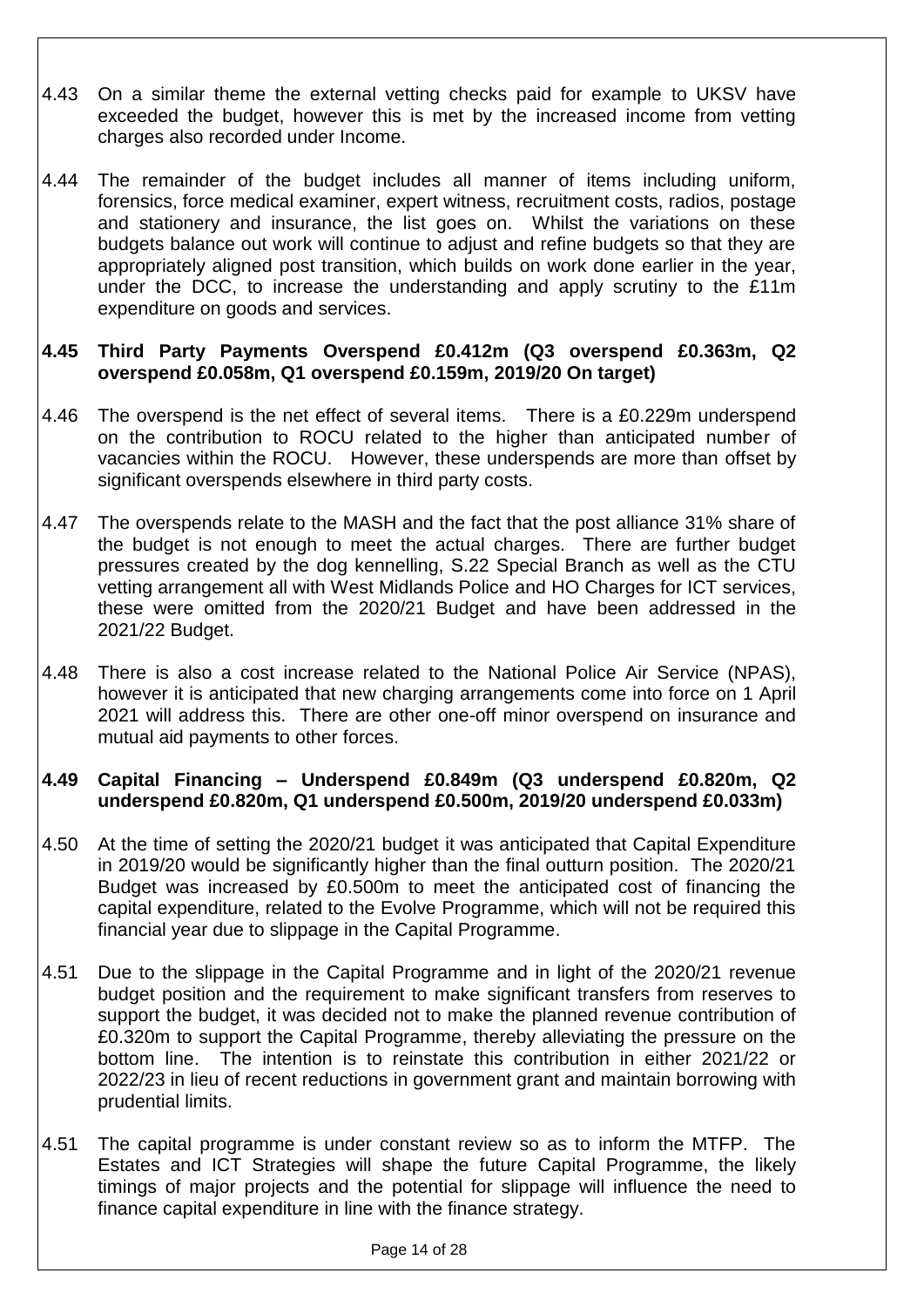#### **4.52 Income – Over Achievement of £0.463m (Q3 over achievement £0.162m, Q2 under achievement £1.114m, Q1 under achievement £1.283m, 2019/20 under achievement £0.613m)**

- 4.53 Income presents a complex picture that has emerged during the year. Firstly it was identified in setting the 2020/21 budget that there was a risk associated with mutual aid income, which had been declining for the last two years. Therefore, £0.500m was identified as a transfer from earmarked reserves to support the budget (Table 3.2). Whilst the mutual aid income held up better than anticipated, largely due to policing operation Cobb, this problem still persisted and has been addressed in the MTFP.
- 4.53 At the start of the financial year it was unclear whether the costs incurred and income which was lost, as a result of the pandemic would be reimbursed and to what extent. It was only in the second half of the year that this became clear and the grants and surge funding could be recognised in the Force income projections, thereby significantly improving the headline position. Covid-19 related grants are specific one-off grants and are used to mitigate the additional costs arising elsewhere in the budget and reduce the pressure on reserves, however as set out in Table 3.2 support from reserves is still required to address pandemic related income loss.
- 4.54 The other significant development during the year is the over achievement of income from the National Commercial Vetting Service (NCVS). In recognition of the work that the Force does, as the national lead, in relation to vetting other Forces staff and those of companies working in and with the police service a review of the NCVS was undertaken with the aim of streamline processes, modernising systems and reviewing pricing so as to better meet increasing demand for services. Whilst the budget was increased by £0.500m at the start of the year this has been exceeded on the back of this work. However, it should be recognised that costs associated with generating vetting income, most notably staffing, has increased as reported elsewhere in this report. The increased level of income only became certain in the last weeks of the financial year and this has significantly improved the overall position in regard to reported income. It is recommended in section 2 that a NCVS Reserve is created to provide for potential exit costs because the Force does not have a monopoly in this area of business.
- 4.55 There have also been specific grants awarded to the Force in year, which were not known or budgeted for at the start of the financial year. Whilst they appear as an over achievement of income they are one-off, awarded for specific purposes and only serve to offset overspends elsewhere in the budget where the associated activity has taken place to execute our duties under the grant conditions. One such grant was awarded under the Uplift programme to undertake the NCVS system related work with the supplier of the CorVet (vetting) system.
- 4.56 Whilst there have been other improvements during the year in forecast levels of income including, the DBS vetting service, HADECS speed enforcement work, abnormal loads and vehicle recovery scheme. By way of contrast the firearms licence, secondments (including ROCU), vehicle sales income (revenue), interest on investments, is less than expected. The Force will explore the potential to increase the level of secondments in 2021/22 and continue to monitor income as part of the ongoing MTFP process.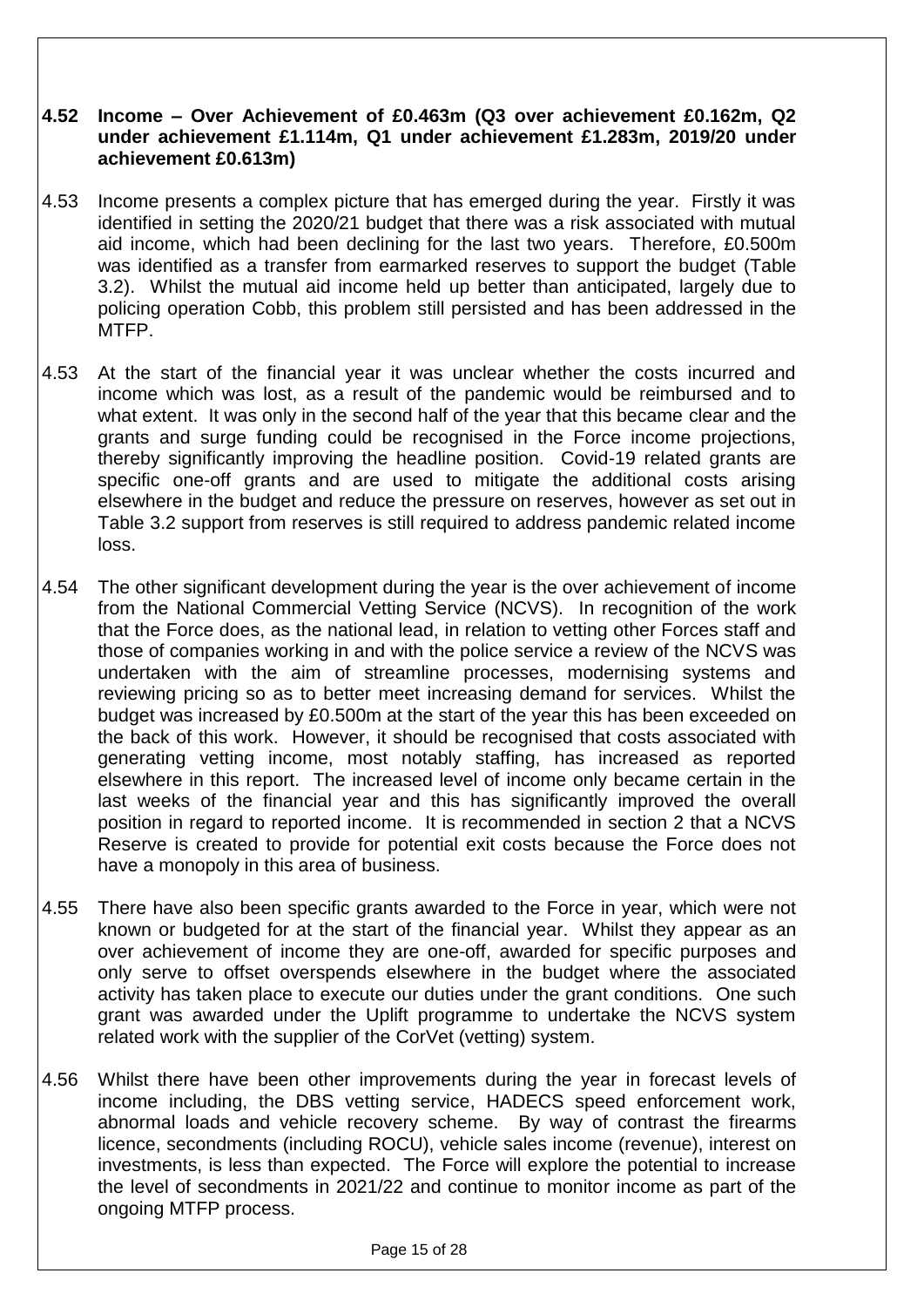4.57 As a consequence of the increased level of income identified late in the year it is not necessary to transfer any monies from the Income Reserve, over and above the £0.500m in the original budget. However, the underlying issues of the downward trend in mutual aid income still persists and will be kept under review, next year it is anticipated that the Commonwealth Games will require support and operation Cobb has been extended. The MTFP does provide for further reductions in mutual aid income and the Income Reserve is now higher than anticipated, therefore providing resilience against income fluctuations. However, it may be that continued growth of the NCVS may compensate for lost mutual aid income and avoid the need for further reductions in the income budget as a whole?

## **4.58 Net Position**

4.59 The net of £8.312m requirement will be met from reserves as set out in Table 3.2, this is after applying £0.100m of S.106 receipts and £0.067m of ESN grant held on the Balance Sheet. Section 6 provides opening, closing balances and movements on reserves.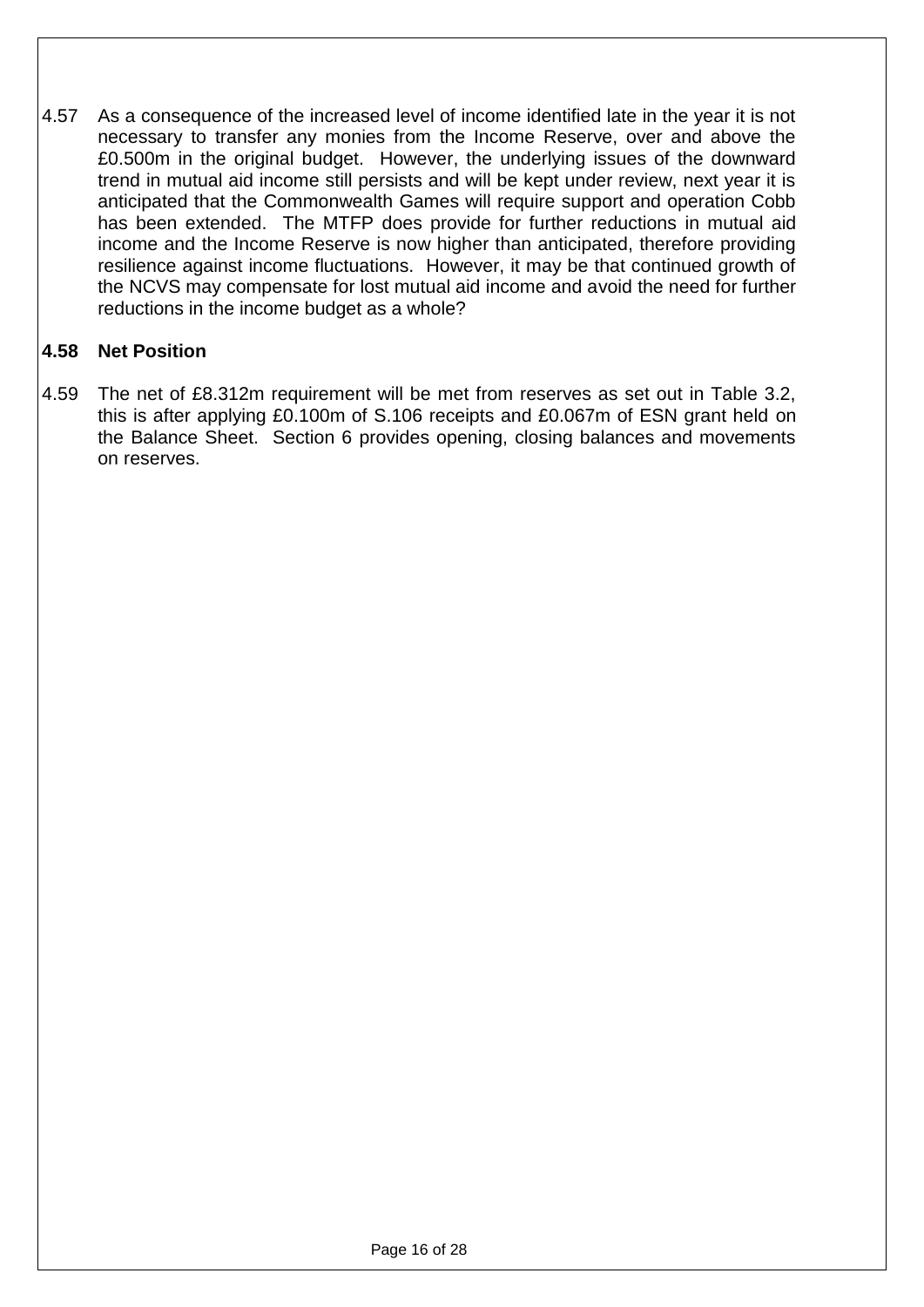# **5. CAPITAL OUTTURN 2020/21**

5.1 Table 5.1 provides a summary of the 2020/21 capital expenditure, to 31 March 2021, compared to the Budget:

# **Table 5.1 Warwickshire 2020/21 Capital Programme**

|                                            | Col 1                                                                    | Col 2                                                           | Col3 Col4                                   |                                             | $Col 5$ $Col 6$                                     |                                                    | Col 7                                                                | Col 8                                                                  | Col 9                                          | Col 10                                           | Col 11                                            | Col 12                                       |                                                  | Col 13 Col 14 Col 15 Col 16               |                                           |                                           |
|--------------------------------------------|--------------------------------------------------------------------------|-----------------------------------------------------------------|---------------------------------------------|---------------------------------------------|-----------------------------------------------------|----------------------------------------------------|----------------------------------------------------------------------|------------------------------------------------------------------------|------------------------------------------------|--------------------------------------------------|---------------------------------------------------|----------------------------------------------|--------------------------------------------------|-------------------------------------------|-------------------------------------------|-------------------------------------------|
| <b>PROJECT</b>                             | <b>CAPITAL</b><br><b>COSTS</b><br><b>DELIVERED 31st</b><br><b>Mar'21</b> | Original<br><b>MTFP</b><br><b>Budget</b><br>2020-21<br>(Feb'20) | Deducted<br>Slippage<br>included<br>in MTFP | Estimated Add Actual<br>2019-20<br>Slippage | Additional<br><b>Budget</b><br>Decisions<br>2020-21 | Allocation of<br>Funding<br>Envelopes<br>transfers | Transfer<br>forecasted<br>underspends at<br>Qtr3 to<br><b>EVOLVE</b> | RCCO's<br>External<br>Funding<br>and<br>Reserves<br>agreed<br>Qtr2,3,4 | Revised<br>Working<br><b>Budget</b><br>2020-21 | 2020-21<br>Variance<br>overspend<br>(underspend) | 2020-21<br>Variance<br>acceleration<br>(slippage) | 2021-22<br>Total<br>budget Incl.<br>Slippage | 2022-23<br><b>Total</b><br>budget<br><b>MTFP</b> | 2023-24<br>Total<br>budget<br><b>MTFP</b> | 2024-25<br>Total<br>budget<br><b>MTFP</b> | 2025-26<br>Total<br>budget<br><b>MTFP</b> |
|                                            | £'000                                                                    | £'000                                                           | E'000                                       | £'000                                       | £'000                                               | £'000                                              | £'000                                                                | £'000                                                                  | £'000                                          | £'000                                            | £'000                                             | E'000                                        | E'000                                            | £'000                                     | £'000                                     | E'000                                     |
| <b>1 ESTATES PROJECTS</b>                  | 1,047                                                                    | 3,837                                                           | (3,074)                                     | 3,446                                       |                                                     |                                                    | (1,083)                                                              |                                                                        | 3,125                                          |                                                  | (2,079)                                           | 5,341                                        | 1,500                                            | 1,500                                     | 1,500                                     | 1,500                                     |
| 2 ICT "TECHNICAL DEBT"                     | 95                                                                       | 1,979                                                           | (2, 139)                                    | 2,558                                       |                                                     | (2, 303)                                           | $\Omega$                                                             | $\Omega$                                                               | 95                                             | $\mathbf{0}$                                     | ×                                                 | $\overline{\phantom{a}}$                     | $\blacksquare$                                   | $\overline{\phantom{a}}$                  | $\overline{\phantom{a}}$                  | $\overline{a}$                            |
| 3 ICT "EVOLVE PROJECT"                     | 6,725                                                                    | 7,907                                                           | 198                                         | 2,582                                       |                                                     | 2,303                                              | 2,100                                                                | $\Omega$                                                               | 15,091                                         | $\sim$                                           | (8, 366)                                          | 8,366                                        | $\sim$                                           | $\sim$                                    | $\sim$                                    | $\sim$                                    |
| <b>4 ICT PROJECTS - COMMENCED</b>          | 705                                                                      | 993                                                             | (770)                                       | 1,100                                       |                                                     |                                                    | (203)                                                                |                                                                        | 1,121                                          | 85                                               | (501)                                             | 501                                          | 2,400                                            | 2,236                                     | 1,000                                     | 1,000                                     |
| <b>5 ICT PROJECTS - PENDING</b>            | 132                                                                      | 113                                                             | $\Omega$                                    |                                             |                                                     |                                                    |                                                                      |                                                                        | 113                                            | 19                                               | ×.                                                | ۰.                                           | $\blacksquare$                                   | $\sim$                                    | $\overline{\phantom{a}}$                  | $\overline{\phantom{a}}$                  |
| <b>6ICT REPLACEMETS - COMMENCED</b>        | 657                                                                      | 1,098                                                           | $\mathbf{0}$                                |                                             |                                                     |                                                    | (373)                                                                | $\Omega$                                                               | 725                                            | $\sim$                                           | (68)                                              | 1,098                                        | 976                                              | 1,024                                     | 1,076                                     | 1,190                                     |
| <b>7 ICT &amp; TRANSFORMATION PROJECTS</b> | 8,314                                                                    | 12,091                                                          | (2,711)                                     | 6,240                                       |                                                     | (0)                                                | 1,524                                                                |                                                                        | 17,145                                         | 104                                              | (8,935)                                           | 9,965                                        | 3,376                                            | 3,260                                     | 2,076                                     | 2,190                                     |
| <b>8 VEHICLE REPLACEMENTS</b>              | 810                                                                      | 1,011                                                           | (61)                                        | 213                                         | 197                                                 |                                                    |                                                                      | 32                                                                     | 1,392                                          |                                                  | (581)                                             | 1,967                                        | 1,200                                            | 1,260                                     | 1,323                                     | 1,389                                     |
| 9 OTHER CAPITAL                            | 29                                                                       | 469                                                             | (428)                                       | 400                                         | 17                                                  |                                                    | (441)                                                                |                                                                        | 17                                             | 12                                               | $\sim$                                            | 500                                          | 500                                              | 500                                       | 500                                       | 500                                       |
| 10 TOTAL WARWICKSHIRE CAPITAL              | 10,200                                                                   | 17,409                                                          | (6, 275)                                    | 10,299                                      | 213                                                 | (0)                                                | (0)                                                                  | 32                                                                     | 21,679                                         | 116                                              | (11, 596)                                         | 17,773                                       | 6,576                                            | 6,520                                     | 5,399                                     | 5,579                                     |

5.2 Appendix 2 contains a full analysis of the capital projects. In Table 5.1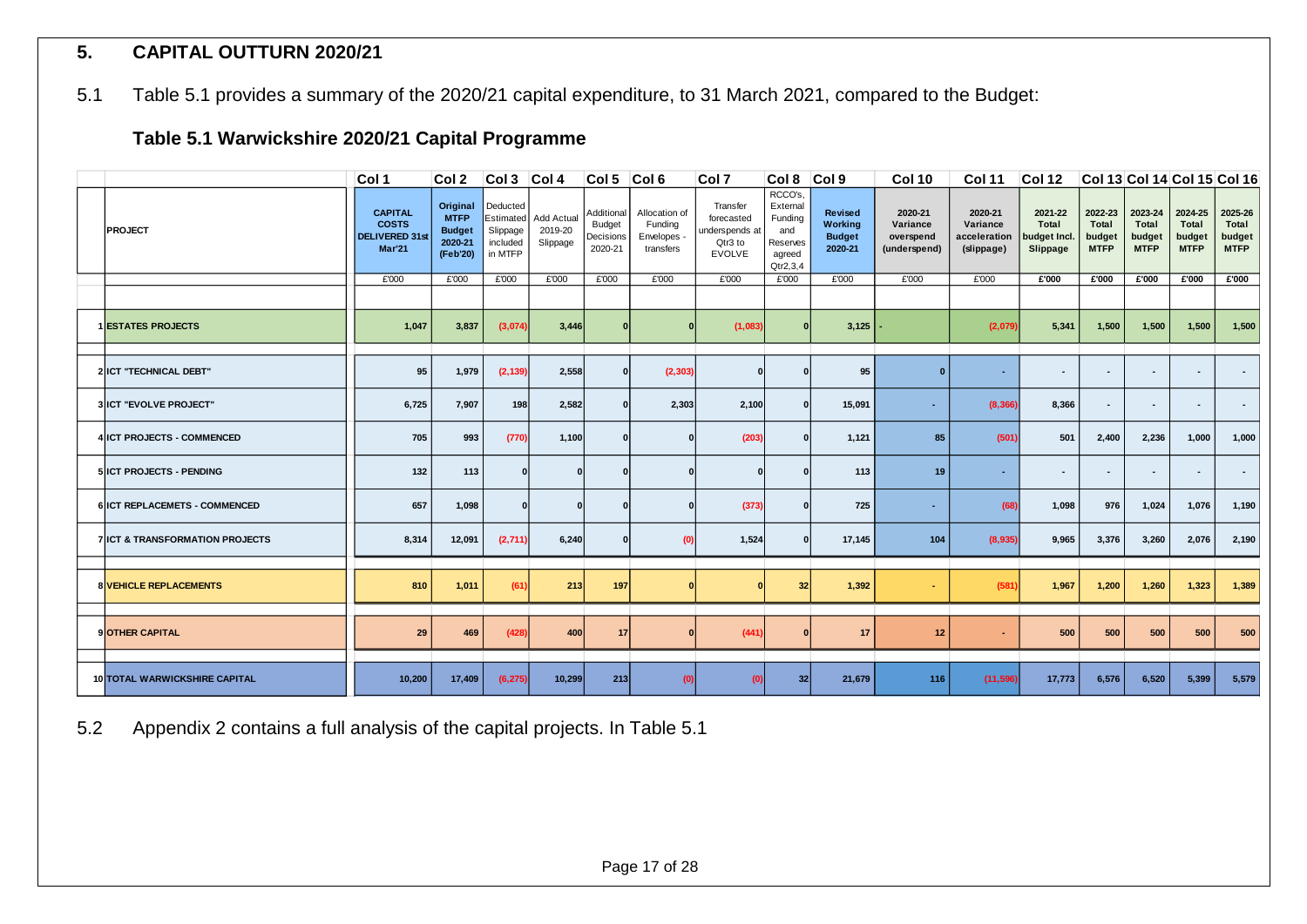- 5.3 Table 5.1 column 1 shows the forecast investment in assets; buildings, ICT, vehicles and equipment, to be £10.200m (Q3 £11.254m Q2 £15.214m Q1 £14.871m) compared to an annual budget in column 9 of £21.679m resulting in a variation of £11.479m, which is mainly slippage as shown in column 11.
- 5.4 £6.725m of total £10.299m Capital Programme spend has been on the Evolve Programme, which has been referred to throughout this report. The expenditure is analysed across the various Evolve programmes in Appendix 2. The total budget for the Evolve Programme over two years (2020/21 & 2021/22), is £15.091m Table 5.1 column 9 row 3), therefore £8.366m will slip into 2021/22. The reason for this slippage is twofold, firstly the original budget was merely held in 2020/21 awaiting reprofiling over the two years and this re-profiling has in effect been achieved through slipping the budget across years as shown in Table 5.1. However, decisions taken following discovery work has inevitably led to pausing and reconfiguration some of the projects and timelines, leading inevitably to delays, for example in relation to the transactional services and OCC projects. The programme has also been impacted by the pandemic.
- 5.5 Despite re-profiling the Evolve Programme there remains a potential pressure in capital to complete the programme. This will be validated and options explored to contain or accommodate the cost will be explored in 2021/22. The Evolve Programme represents a unique opportunity to overhaul the ICT infrastructure and deploy contemporary applications, however, it is a complex project with multi interdependencies and a reliance on West Mercia Police for the joint / shared elements of ICT.
- 5.6 There is also a need to manage expectations around application implementation and upgrades, which place a demand on the shared ICT resource, who are prioritising the transition work for both forces. There is also a limit on the load that can be placed on the existing aged ICT infrastructure. Therefore, the remaining ICT programme has been limited to essential work and mainly concerning the KCOM network, a few limited projects have been undertaken that do not rely on in-house ICT support such as ANPR installations. With regard to the ESN project this has been realigned to match the latest national timelines, which is beyond our control. The remainder of the ICT programme is taken up by the replacement of desktop and devices to meet the need for agile working created by the pandemic and to equip new recruits. Further details can be seen at Appendix 2.
- 5.7 Within the £1.047m Estates Programme work has been undertaken to bring Leek Wootton back up to operational standards to enable it to become the Warwickshire police HQ following transition out of the alliance. Work has been completed at Stratford (on the roof and car park), Atherstone SNT, Stuart Ross House and Grey's Mallory The majority of the £2.079m slippage on the Estates programme, (Table 5.1 column 11 row 1) is in relation to Leek Wootton. Plans for further work on the estate is waiting the completion of the Estates Strategy, planned for 2021/22. In the meantime work to maintain the buildings in an operational condition will be undertaken.
- 5.8 £0.810m has been spent on replacement vehicles against a budget of £1.392m. Delivery dates for vehicles were very close to the 31 March 2021 and missing these would shift a significant number of vehicles into 2021/22. It would appear that this is the case and it is expected that around £0.495m of vehicles will be delivered in the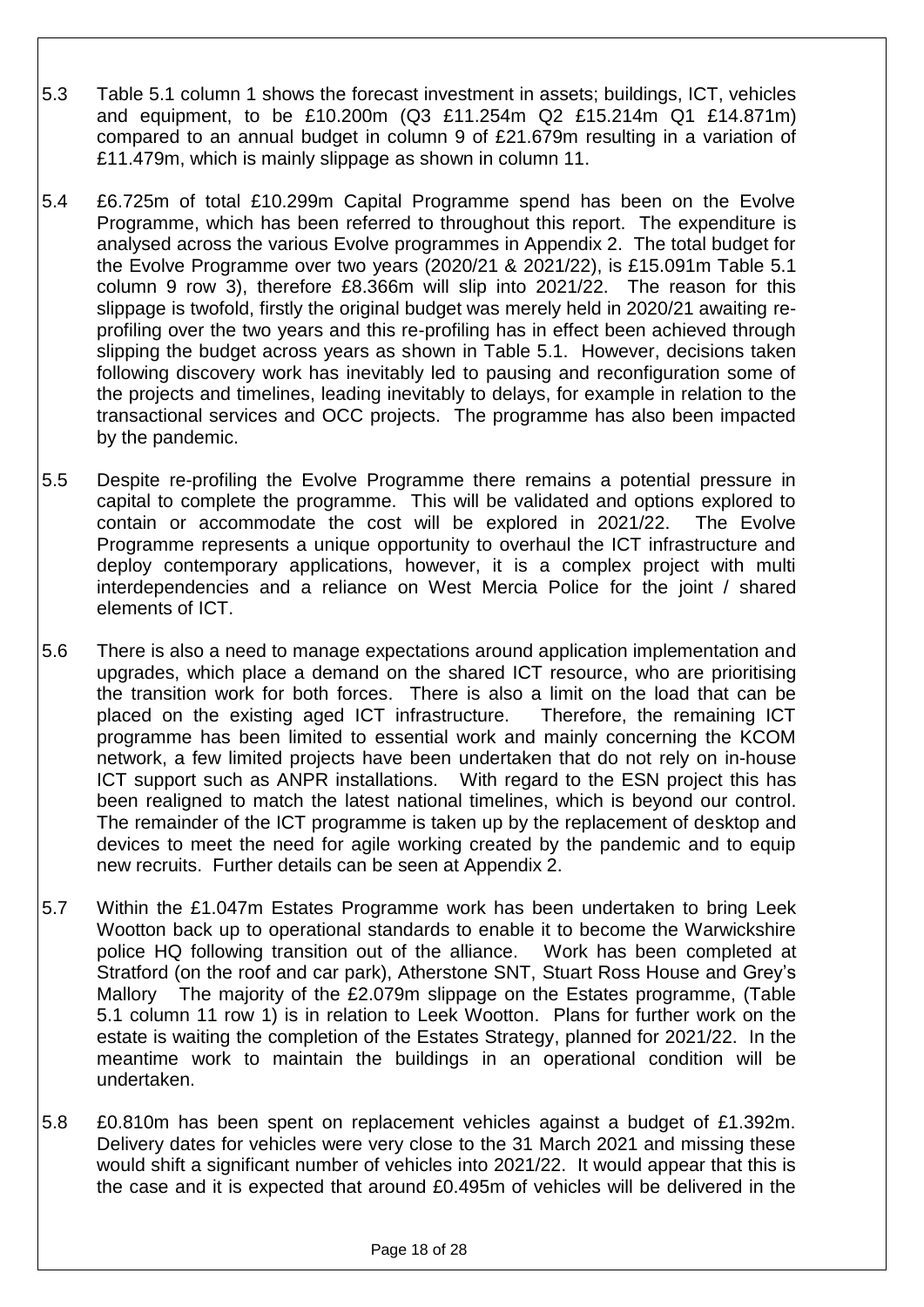first quarter of 2021/22. The current lead times need to be built into the replacement cycle to ensure vehicles are delivered when planned and when required.

5.9 Capital funding is set out in Table 5.2, which shows a comparison between the final determinations and what was proposed in Q1, Q2 and Q3.

|                                        | <b>Outturn</b>  | Q3              | Q <sub>2</sub>  | Q <sub>1</sub>  |
|----------------------------------------|-----------------|-----------------|-----------------|-----------------|
| <b>Source of funding:</b>              | <b>Proposed</b> | <b>Proposed</b> | <b>Proposed</b> | <b>Proposed</b> |
|                                        | £m              | £m              | £m              | £m              |
| <b>Capital Receipts</b>                | 0.045           | 0.000           | 0.850           | 0.850           |
| <b>Capital Grants</b>                  | 0.114           | 0.113           | 0.113           | 0.113           |
| <b>Specific Grant - ESN</b>            | 0.000           | 0.364           | 0.364           | 0.364           |
| S.106                                  | 0.000           | 0.083           | 0.083           | 0.083           |
| Revenue - Specials Vehicle PCC         | 0.032           | 0.000           | 0.000           | 0.320           |
| <b>Infrastructure Reserve</b>          | 0.000           | 0.000           | 0.000           | 0.680           |
| <b>Transformation Reserve - Evolve</b> | 0.000           | 0.000           | 0.000           | 7.052           |
| Borrowing (internal)                   | 10.009          | 10.694          | 13.804          | 5.409           |
| <b>Total</b>                           | 10.200          | 11.254          | 15.214          | 14.871          |

#### **Table 5.2**

It should be noted that all capital receipts for sale of land carry a risk until such time as the sale is complete.

- 5.10 In determining capital financing priority is given to exhausting capital receipts and non-specific capital grant. Specific grant is used to fund specific projects where the conditions of the grant have been satisfied. Where possible S.106 money awarded under planning regulations is used as and when the conditions attached to the award are fulfilled. The revenue contribution shown in Table 5.1 is to meet the cost of a vehicle for the Special constabulary, which is funded by the PCC. The remainder of the capital programme is normally financed through a combination of reserves and revenue contributions before considering the need to borrow, however due to the financial uncertainty, created by the pandemic, the use of reserves to fund capital has been suspended and replaced by borrowing, hence the changes between Q1 and outturn in Table 5.2. This means the majority of the 202/21 Capital Programme is funded by borrowing.
- 5.11 Overtime it is anticipated that a revenue stream will be used to provide £1m to finance the capital programme in lieu of recent reductions in government grant. Borrowing will remain the main source of capital funding in lieu of capital receipts, however capital receipts are one-off and can only be used once. At the same time borrowing must be affordable and sustainable as determined under the Prudential Code. The outcome of the estates strategy and the ICT strategy over the next 5 to 10 years will significantly influence the need to borrow.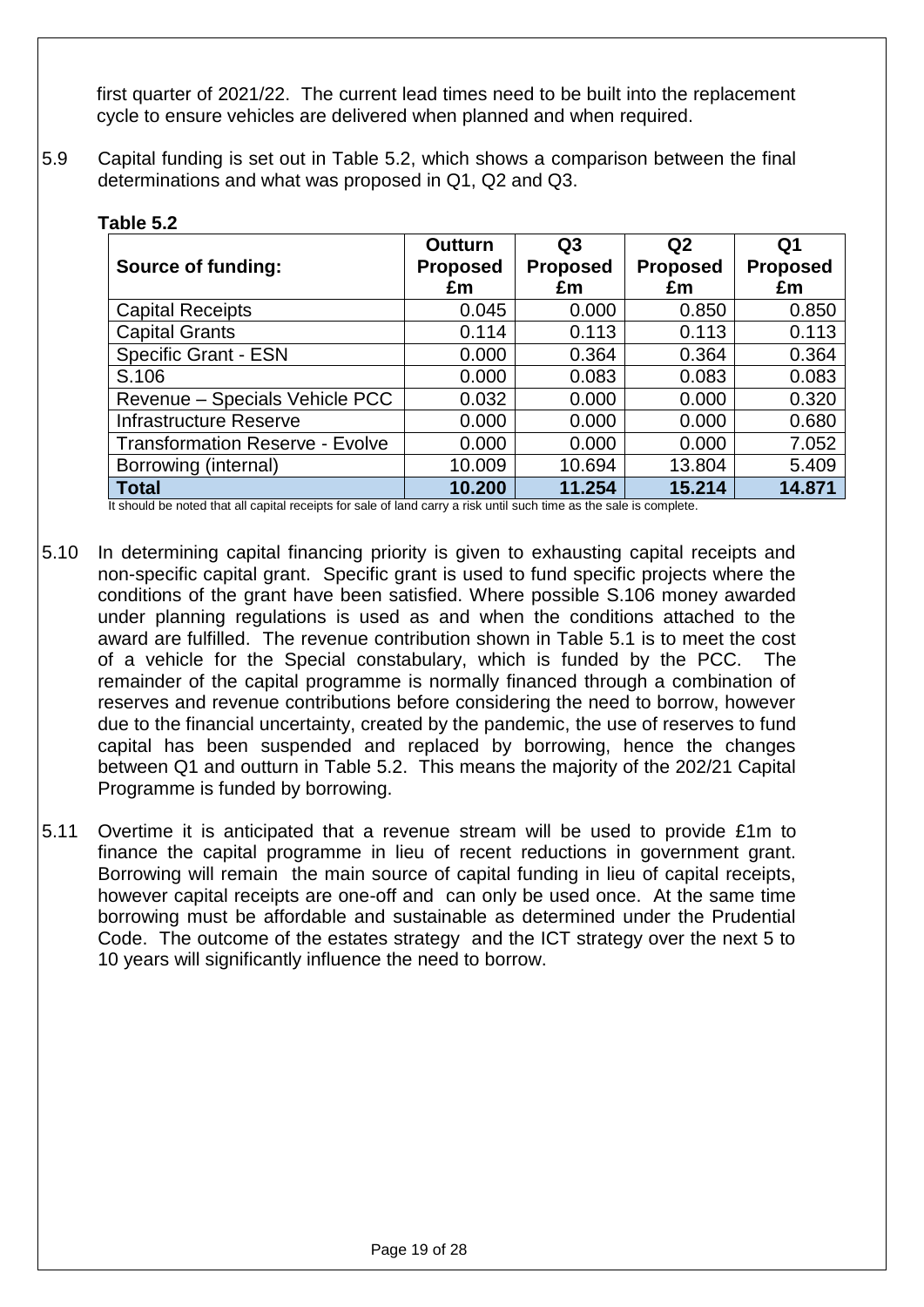## **6. RESERVES**

6.1 Table 6.1 sets out the opening balances and closing balances including the movements in reserves. Starting with the agreed 2019/20 closing balances (column 1) as set out in the 2019/20 Statement of Accounts. It goes on to show the original budgeted use of reserves to support the 2020/21 revenue budget (column 2 & 3), followed by the agreed (by PCC) use of reserves (column 4 to 6), which was set out in detail in table 3.2. Further to this it is recommended that the transfers (column 7) are agreed to provide resilience in line with the PCC's approved 2021/22 Budget & MTFP and create a NCVS Reserve to provide resilience around potential exit vetting costs. The contributions to and from reserves agreed in the 2021/22 Budget are set out at column 9 and 10 and the anticipated closing balances for each of the earmarked reserves and the general reserve up to 2025/26 are also shown (column 11 to 15). It is anticipated the Budget Reserve will be used over 2022/23 to 2025/26 to support the budget subsequent to any adverse impact on government funding and precept as a consequence of any financial post pandemic recovery package. Therefore, the actual closing balances for 2022/23 onwards will be less than those shown in Table 6.1.

|                                     | Col <sub>1</sub>          | Col <sub>2</sub>                             | Col <sub>3</sub>                 | Col 4                                        | Col <sub>5</sub>                                                                 | Col <sub>6</sub>                                    | Col <sub>7</sub>                                      | Col <sub>8</sub>                 | Col 9                    | Col <sub>10</sub>                                                     | <b>Col 11</b>                                       | Col 12                                              | Col <sub>13</sub>                                   | Col 14                                       | Col 15                                              |
|-------------------------------------|---------------------------|----------------------------------------------|----------------------------------|----------------------------------------------|----------------------------------------------------------------------------------|-----------------------------------------------------|-------------------------------------------------------|----------------------------------|--------------------------|-----------------------------------------------------------------------|-----------------------------------------------------|-----------------------------------------------------|-----------------------------------------------------|----------------------------------------------|-----------------------------------------------------|
|                                     | 2019/20                   | 2020/21                                      | 2020/21                          | 2020/21                                      | 2020/21                                                                          | 2020/21                                             | 2020/21                                               | 2020/21                          | 2021/22                  | 2021/22                                                               | 2021/22                                             | 2022/23                                             | 2023/24                                             | 2024/25                                      | 2025/26                                             |
| <b>RESERVES</b>                     | Closing<br><b>Balance</b> | Original<br><b>Budget</b><br><b>Movement</b> | <b>PCC</b><br><b>Initiatives</b> | Q <sub>1</sub><br>Revenue<br><b>Forecast</b> | Q2<br><b>Revenue</b><br><b>Forecast</b><br><b>Movement   Movement   Movement</b> | Q <sub>4</sub><br><b>Revenue</b><br><b>Forecast</b> | <b>Transfers</b><br><b>Between</b><br><b>Reserves</b> | <b>Closing</b><br><b>Balance</b> | <b>MTFP</b><br>Transfers | <b>MTFP</b><br><b>Budgeted</b><br><b>Contribution</b><br>to Reservfes | <b>Forecast</b><br><b>Closing</b><br><b>Balance</b> | <b>Forecast</b><br><b>Closing</b><br><b>Balance</b> | <b>Forecast</b><br><b>Closing</b><br><b>Balance</b> | <b>Forecast</b><br>Closing<br><b>Balance</b> | <b>Forecast</b><br><b>Closing</b><br><b>Balance</b> |
|                                     |                           | +/-                                          | $+/-$                            | $+/-$                                        | $+/-$                                                                            | $+/-$                                               | $+/-$                                                 |                                  | $+/-$                    | $+/-$                                                                 |                                                     |                                                     |                                                     |                                              |                                                     |
|                                     | £m                        | £m                                           | £m                               | £m                                           | £m                                                                               | £m                                                  | £m                                                    | £m                               | £m                       | £m                                                                    | £m                                                  | £m                                                  | £m                                                  | £m                                           | £m                                                  |
| General Reserves                    | 5.000                     |                                              |                                  |                                              |                                                                                  |                                                     |                                                       | 5.000                            |                          |                                                                       | 5.000                                               | 5.000                                               | 5.000                                               | 5.000                                        | 5.000                                               |
|                                     |                           |                                              |                                  |                                              |                                                                                  |                                                     |                                                       |                                  |                          |                                                                       |                                                     |                                                     |                                                     |                                              |                                                     |
| Budget Reserve & Transformation     | 1.707                     | $-1.255$                                     |                                  |                                              | $-1.144$                                                                         |                                                     | 3.759                                                 | 3.067                            | 0.367                    | 0.781                                                                 | 4.215                                               | 4.042                                               | 3.554                                               | 3.286                                        | 3.345                                               |
| <b>Transformation Reserve</b>       | 9.538                     | $-2.486$                                     |                                  |                                              | $-2.244$                                                                         | $-0.487$                                            | $-2.943$                                              | 1.378                            | $-1.378$                 |                                                                       | 0.000                                               | 0.000                                               | 0.000                                               | 0.000                                        | 0.000                                               |
| Investment in Infrastructure        | 1.166                     | $-0.115$                                     |                                  |                                              |                                                                                  |                                                     | $-1.051$                                              | 0.000                            |                          |                                                                       | 0.000                                               | 0.000                                               | 0.000                                               | 0.000                                        | 0.000                                               |
| <b>PCC Grants and Initiatives</b>   | 0.300                     |                                              |                                  |                                              |                                                                                  |                                                     |                                                       | 0.300                            |                          |                                                                       | 0.300                                               | 0.250                                               | 0.200                                               | 0.150                                        | 0.100                                               |
| Pensions & Redundancy               | 0.400                     |                                              |                                  |                                              | $-0.029$                                                                         | $-0.371$                                            | 0.500                                                 | 0.500                            | 0.400                    |                                                                       | 0.900                                               | 0.900                                               | 0.900                                               | 0.900                                        | 0.900                                               |
| Insurance & Legal                   | 0.300                     |                                              |                                  |                                              |                                                                                  | $-0.195$                                            | 0.148                                                 | 0.253                            | 0.247                    |                                                                       | 0.500                                               | 0.500                                               | 0.500                                               | 0.500                                        | 0.500                                               |
| Income                              | 0.500                     |                                              |                                  |                                              |                                                                                  |                                                     | $-0.500$                                              | 0.000                            | 0.250                    |                                                                       | 0.250                                               | 0.000                                               | 0.000                                               | 0.000                                        | 0.000                                               |
| Covid-19                            | 0.500                     |                                              |                                  | $-0.201$                                     |                                                                                  |                                                     | 0.087                                                 | 0.386                            | 0.114                    |                                                                       | 0.500                                               | 0.000                                               | 0.000                                               | 0.000                                        | 0.000                                               |
| <b>Collection Fund</b>              | 0.000                     |                                              |                                  |                                              |                                                                                  |                                                     |                                                       | 0.000                            |                          | 0.339                                                                 | 0.339                                               | 0.169                                               | 0.000                                               | 0.000                                        | 0.000                                               |
| National Commercial Vetting Service | 0.000                     |                                              |                                  |                                              |                                                                                  | 0.573                                               |                                                       | 0.573                            |                          |                                                                       | 0.573                                               | 0.573                                               | 0.573                                               | 0.573                                        | 0.573                                               |
| Safer Roads                         | 1.589                     |                                              | $-0.255$                         | $-0.057$                                     |                                                                                  | $-0.046$                                            |                                                       | 1.231                            |                          |                                                                       | 1.231                                               | 1.231                                               | 1.231                                               | 1.231                                        | 1.231                                               |
| <b>Earmarked Reserves</b>           | 16.000                    | $-3.856$                                     | $-0.255$                         | $-0.258$                                     | $-3.417$                                                                         | $-0.526$                                            | 0.000                                                 | 7.688                            | 0.000                    | 1.120                                                                 | 8.808                                               | 7.665                                               | 6.958                                               | 6.640                                        | 6.649                                               |
| <b>Total Reserves</b>               | 21.000                    | $-3.856$                                     | $-0.255$                         | $-0.258$                                     | $-3.417$                                                                         | $-0.526$                                            | 0.000                                                 | 12.688                           | 0.000                    | 1.120                                                                 | 13.808                                              | 12.665                                              | 11.958                                              | 11.640                                       | 11.649                                              |

## **Table 6.1 Reserves**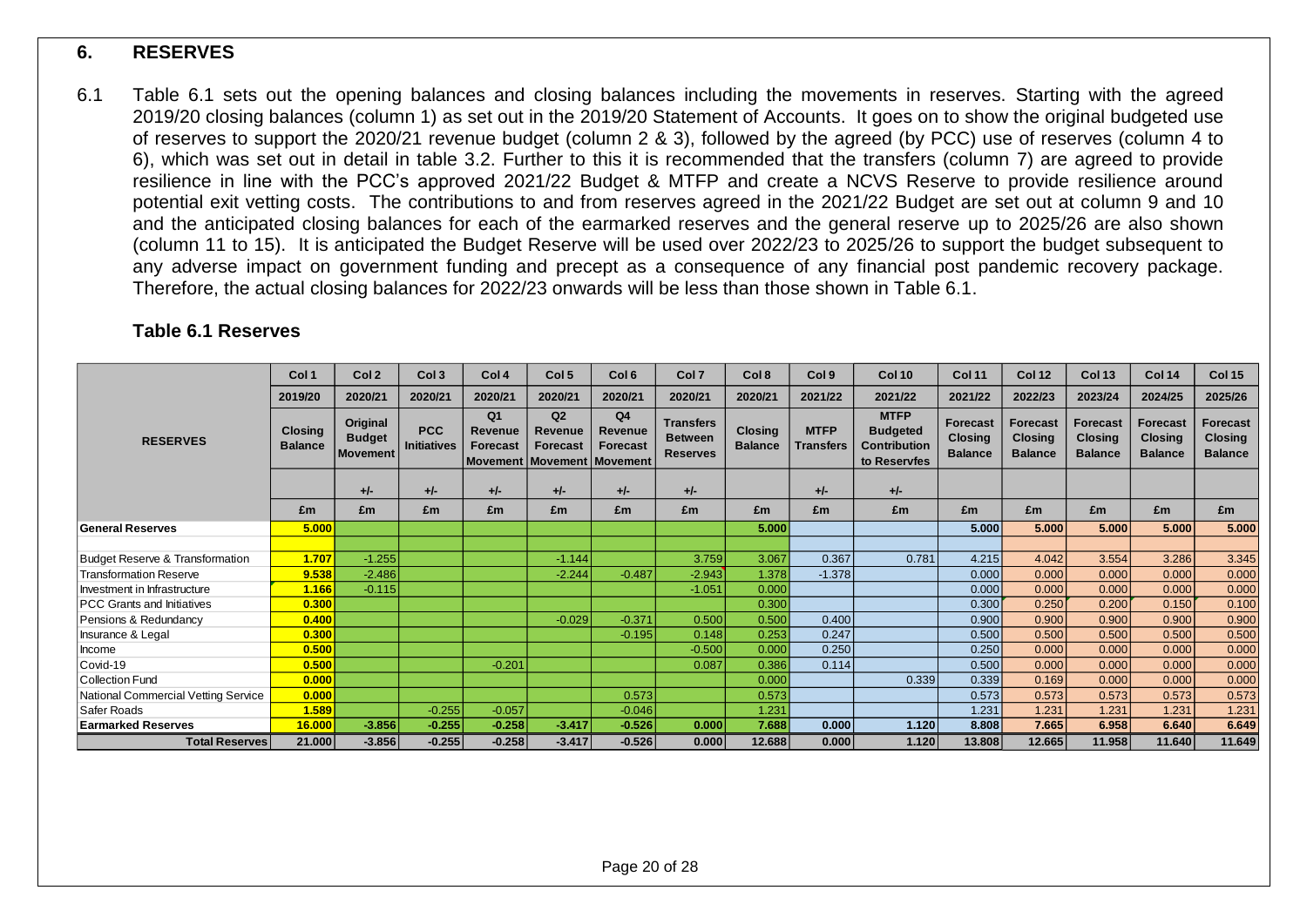- 6.2 Table 6.1 forecasts a reduction in reserves from an opening balance of £20.999m on 1 April 2020 to £12,687m as at the 31 March 2021. The transfers to and from reserves summarised in columns 2 to 6 are explained in detail in Table 3.2. Reserves have not been used to finance capital expenditure, in line with the in year decision, instead they have been directed to support one-off revenue costs of transition and transformation and the in year gap between operating costs and core funding so as to provide a glide path to a Good and Balanced Budget on 1 April 2021. Removing reserves as a source of capital funding will bring forward the need to borrow.
- 6.3 However, the reserves are nearly £2m higher than anticipated at the time of setting the 2021/22 Budget and MTFP. This has allowed the creation of an NVCS Reserve to protect against the risk of potentially exiting the vetting business. Also the Pension & Redundancy Reserve has been increased to underwrite the risk associated with the McCloud remedy, which is a national issue. The remedy deals the consequences of reinstating individual's pension rights following a claim for discrimination, which was upheld. The discrimination arose from the protections put in place on facilitate transition to new pension arrangements under the governments reforms to public sector pension schemes. In addition the outturn position has allowed the PCC to maintain earmarked reserves to meet other risks such as those related to insurance, legal costs and income. The transfers between reserves are shown in column 7 and are consistent with the 2021/22 Budget and Reserves Strategy.
- 6.4 The £5.000m of General Reserves is kept under review. The General Reserve is there to meet unplanned significant and unusual operational incidents that exceed the capacity of the day to day budget and in the event that Home Office Special Grant was not forthcoming. The Force is required to meet costs of significant incidents up to a sum equivalent to 1% of the Net Revenue Budget. If used, the General Reserve would require a plan to rebuild it back to £5.000m over a reasonable period. In the last year the Home Office have tightened up on the criteria to access Special Grant, increasing the likelihood that the General Grant may be used in the event of a significant incident.
- 6.5 Reserves are a limited source of funding for one-off specific issues and once spent they cannot be spent again. Reserves should not be used to continually fund revenue shortfalls. Therefore, the PCC and Chief Constable set out the strategic aim and associated plans to balance the budget by 1 April 2021. The Reserves Strategy is set out more fully in the 2021/22 Budget & MTFP.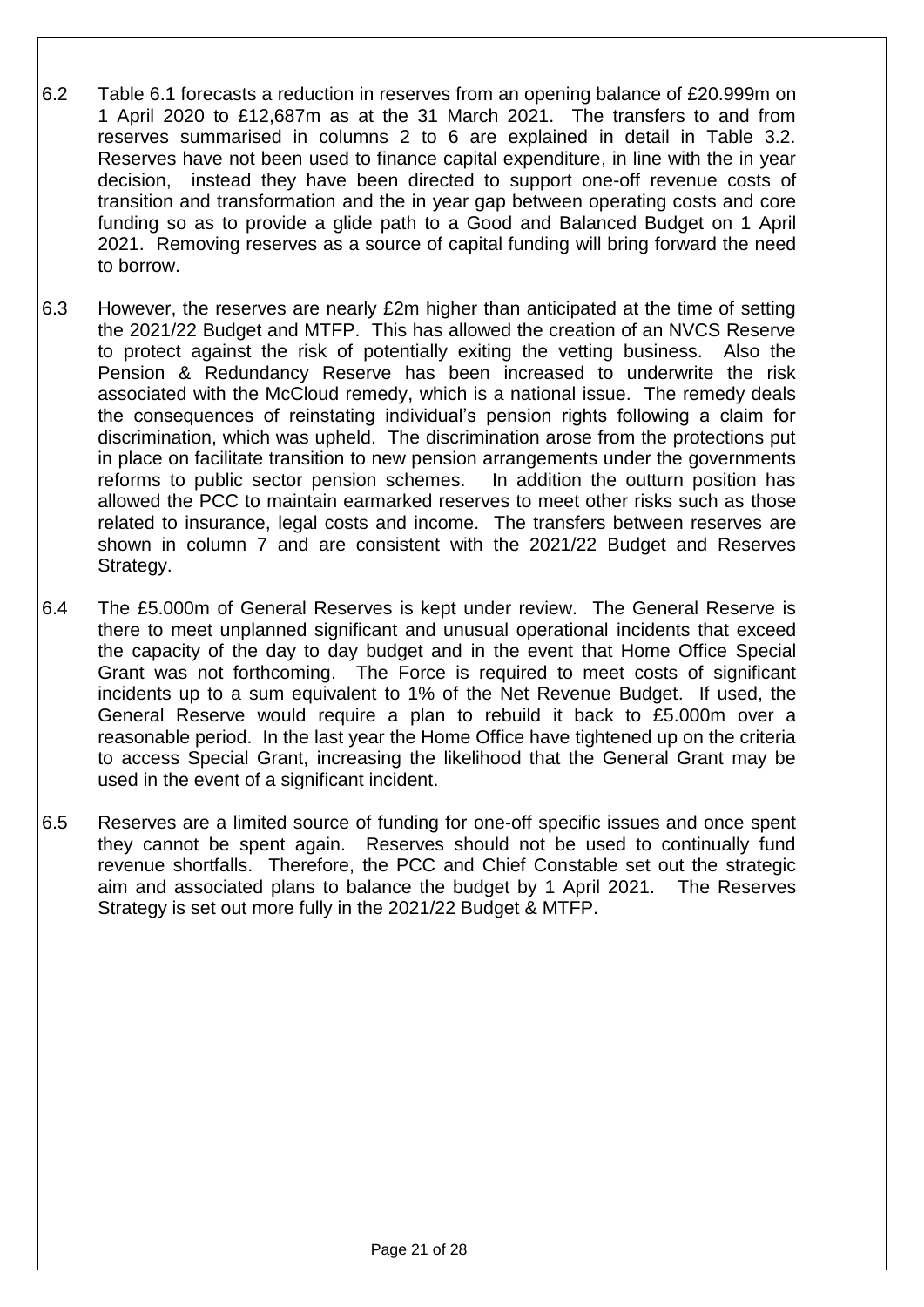Keep Free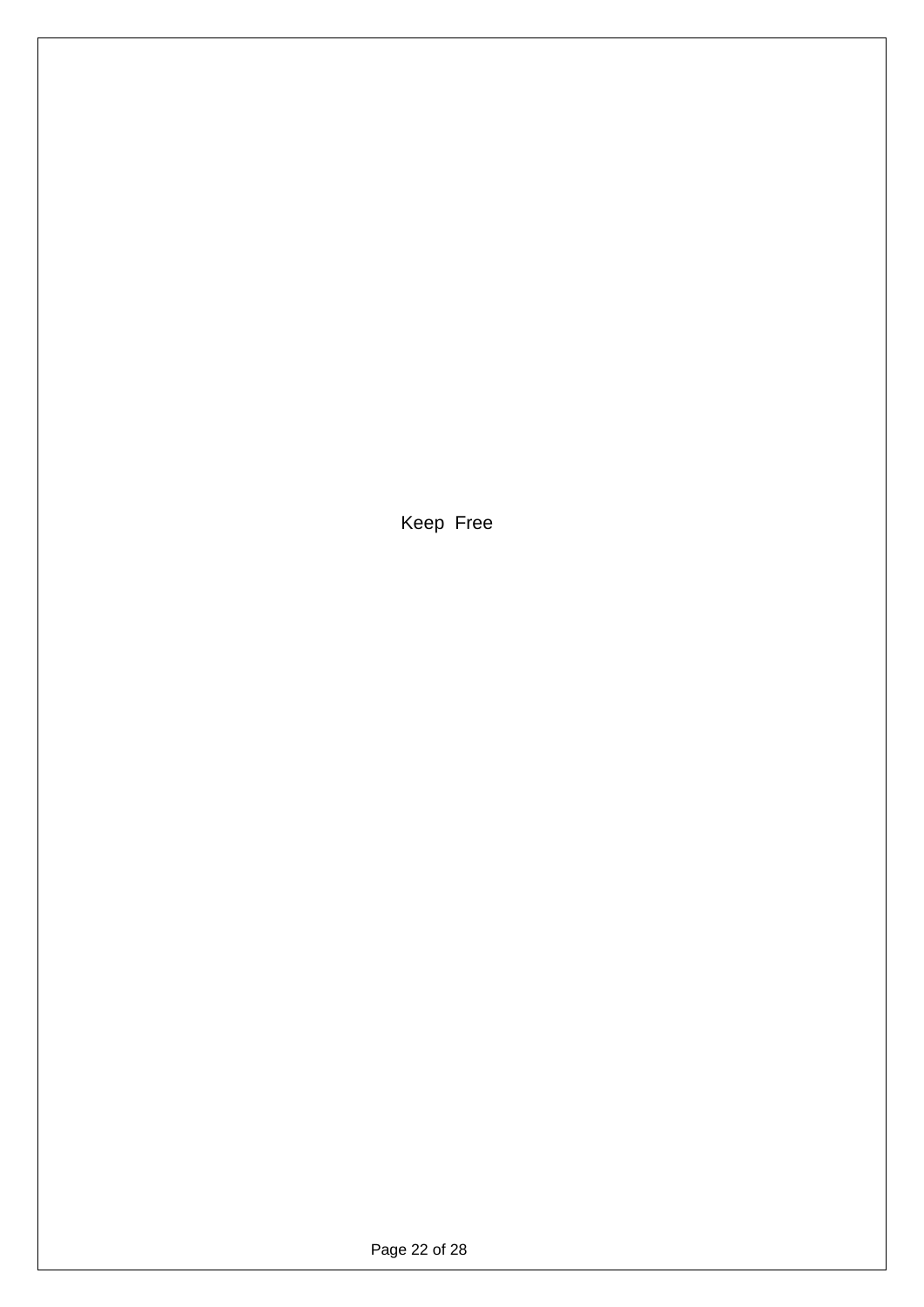# **Appendix 1**

| COVID-19 Returns        | Appendix 1 Operation Readout (Force response to COVID-19 Pandemic) |                |            |                                                 |         |                 |                  |                                                                                                                                                                                                                            |                 |                 |                 |                                                |               |                         |
|-------------------------|--------------------------------------------------------------------|----------------|------------|-------------------------------------------------|---------|-----------------|------------------|----------------------------------------------------------------------------------------------------------------------------------------------------------------------------------------------------------------------------|-----------------|-----------------|-----------------|------------------------------------------------|---------------|-------------------------|
|                         |                                                                    |                |            |                                                 |         |                 |                  | Additional Additional cost Additional cost Additional cost Additional cost Additional cost Additional cost Additional cost Additional cost Additional cost Additional cost Additional cost Additional cost Additional cost |                 |                 |                 |                                                |               |                         |
|                         |                                                                    |                |            |                                                 |         |                 |                  |                                                                                                                                                                                                                            |                 |                 |                 |                                                |               |                         |
|                         |                                                                    | cost for month |            | for month $(E)$ for month $(E)$ for month $(E)$ |         | for month $(f)$ | for month $(E)$  | for month (£)                                                                                                                                                                                                              | for month $(E)$ | for month $(E)$ | for month $(f)$ | for month $(f)$                                | for month (£) | <b>TOTAL Additional</b> |
| <b>Category</b>         | Item                                                               | $(f)$ APR      | <b>MAY</b> | <b>JUNE</b>                                     | JULY    | <b>AUGUST</b>   | <b>SEPTEMBER</b> | <b>OCTOBER</b>                                                                                                                                                                                                             | <b>NOVEMBER</b> | <b>DECEMBER</b> | <b>JANUARY</b>  | <b>FEBRUARY</b>                                | <b>MARCH</b>  | cost(f)                 |
| Police Pay              | Overtime - Officers                                                | 1,910          | 12,659     | 8,624                                           | 20,375  | 4,632           | 605              | 623                                                                                                                                                                                                                        | 4,326           | 1,542           |                 | 3,162                                          | 314           | 57,562                  |
| Police Staff Pay        | Overtime - Staff                                                   | 4.692          | 12.778     | 6.933                                           | 6,536   | 2.542           | 4.188            | 2,906                                                                                                                                                                                                                      | 6.207           | 2.796           | 122             | 531                                            | 276           | 50,507                  |
| Premises                | Estate cleaning                                                    | 7.487          | 7.487      | 7.487                                           | 8.059   | 7.487           | 6.189            | 8,205                                                                                                                                                                                                                      | 7.922           | 7.020           | 6.839           | 8.914                                          | 6,838         | 89,934                  |
| Supplies & Services ICT | IT/home working                                                    | 44,380         | 403        | 46,490                                          | 9,394   | 6,788           | 6,743            | 6,750                                                                                                                                                                                                                      | 30.044          | 1.640           |                 | 63,902                                         | 24,971        | 241,505                 |
| Supplies & Services     | PPE                                                                | 26,450         | 43,089     | 59,883                                          | 40,031  |                 | 630              | 3,400                                                                                                                                                                                                                      |                 |                 | 252             |                                                |               | 173,735                 |
| Supplies & Services     | Additional C19 Equip                                               | 18,617         | 81         | 588                                             | $\sim$  | 839             | 323              | 4,830                                                                                                                                                                                                                      | 1.059           | 127             | 67              | 84                                             |               | 26,615                  |
| Supplies & Services     | Other                                                              | 85,741         | 31,592     | 292                                             | $\sim$  | 201             | 1.002            | 334                                                                                                                                                                                                                        |                 | 18              |                 | 1,597                                          | 21,630        | 142,407                 |
| Income loss             | <b>CVRS</b>                                                        | 632            | 3,272      | 6,041                                           | 5,228   | 844             | 1,924            | 3,200                                                                                                                                                                                                                      | 1,296           | 172             |                 | 4,268                                          |               | 26,877                  |
|                         | <b>SUBTOTAL (£)</b>                                                | 189,909        | 111,361    | 136,338                                         | 89,623  | 23,333          | 20,394           | 30,248                                                                                                                                                                                                                     | 50,854          | 13,315          | 7,280           | 82,457                                         | 54,029        | 809,142                 |
|                         |                                                                    |                |            |                                                 |         |                 |                  |                                                                                                                                                                                                                            |                 |                 |                 |                                                |               |                         |
| Transport               | Estates - Fuel                                                     | 49,534         | 31,050     | 7,959                                           | $\sim$  | $\sim$          | $\sim$           | $\sim$                                                                                                                                                                                                                     | $\sim$          | $\sim$          | $\sim$          | 35,000                                         | 35,322        | 158,865                 |
|                         | <b>SUBTOTAL (£)</b>                                                | 140,375        | 80,311     | 128,379                                         | 89,623  | 23,333          | 20,394           | 30,248                                                                                                                                                                                                                     | 50,854          | 13,315          | 7,280           | 47,457                                         | 18,707        | 650,277                 |
|                         |                                                                    |                |            |                                                 |         |                 |                  |                                                                                                                                                                                                                            |                 |                 |                 |                                                |               |                         |
| Income loss             | <b>Income loss - NDORS</b>                                         | 121.197        | 105,738    | 101,465                                         | 97,337  | 88,965          | 57,040           | 10,425                                                                                                                                                                                                                     |                 |                 | 2,928           | on.                                            | 1,980         | 587,075                 |
|                         |                                                                    |                |            |                                                 |         |                 |                  |                                                                                                                                                                                                                            |                 |                 |                 |                                                |               |                         |
|                         | <b>GRAND TOTAL (£)</b>                                             | 261,572        | 186,049    | 229,844                                         | 186,960 | 112,298         | 77,434           | 40,673                                                                                                                                                                                                                     | 50,854          | 13,315          | 10,208          | 47,457                                         | 20,687        | 1,237,352               |
|                         |                                                                    |                |            |                                                 |         |                 |                  |                                                                                                                                                                                                                            |                 |                 |                 |                                                |               |                         |
|                         | Government Funding                                                 |                |            |                                                 |         |                 |                  |                                                                                                                                                                                                                            |                 |                 |                 |                                                |               |                         |
|                         | Medical Grade PPE                                                  |                |            |                                                 |         |                 |                  |                                                                                                                                                                                                                            |                 |                 |                 |                                                |               | 111,833                 |
|                         | Non Medical Grade PPE                                              |                |            |                                                 |         |                 |                  |                                                                                                                                                                                                                            |                 |                 |                 |                                                |               | 131,451                 |
|                         | Surge Funding                                                      |                |            |                                                 |         |                 |                  |                                                                                                                                                                                                                            |                 |                 |                 |                                                |               | 205,897                 |
|                         | Income loss recovery (Apr-Jul)                                     |                |            |                                                 |         |                 |                  |                                                                                                                                                                                                                            |                 |                 |                 |                                                |               | 308.921                 |
|                         | Income loss recovery (Aug-Nov)                                     |                |            |                                                 |         |                 |                  |                                                                                                                                                                                                                            |                 |                 |                 |                                                |               | 146,201                 |
|                         | Income loss recovery (Dec-Mar)                                     |                |            |                                                 |         |                 |                  |                                                                                                                                                                                                                            |                 |                 |                 |                                                |               | 75,360                  |
|                         | - Unconditional govt funding (Feb 2021)                            |                |            |                                                 |         |                 |                  |                                                                                                                                                                                                                            |                 |                 |                 |                                                |               |                         |
|                         | <b>SUBTOTAL (£)</b>                                                |                |            |                                                 |         |                 |                  |                                                                                                                                                                                                                            |                 |                 |                 |                                                |               | 979,663                 |
|                         |                                                                    |                |            |                                                 |         |                 |                  |                                                                                                                                                                                                                            |                 |                 |                 |                                                |               |                         |
|                         | To be met from reserves                                            |                |            |                                                 |         |                 |                  |                                                                                                                                                                                                                            |                 |                 |                 |                                                |               | 257,689                 |
|                         |                                                                    |                |            |                                                 |         |                 |                  |                                                                                                                                                                                                                            |                 |                 |                 |                                                |               |                         |
|                         | <b>SUBTOTAL (£)</b>                                                |                |            |                                                 |         |                 |                  |                                                                                                                                                                                                                            |                 |                 |                 | Transfer from SRP reserve for NDORS shorfall   | 56,593        |                         |
|                         | <b>SUBTOTAL (£)</b>                                                |                |            |                                                 |         |                 |                  |                                                                                                                                                                                                                            |                 |                 |                 | Transfer to COVID-19 reserve for surplus grant |               | 201,096                 |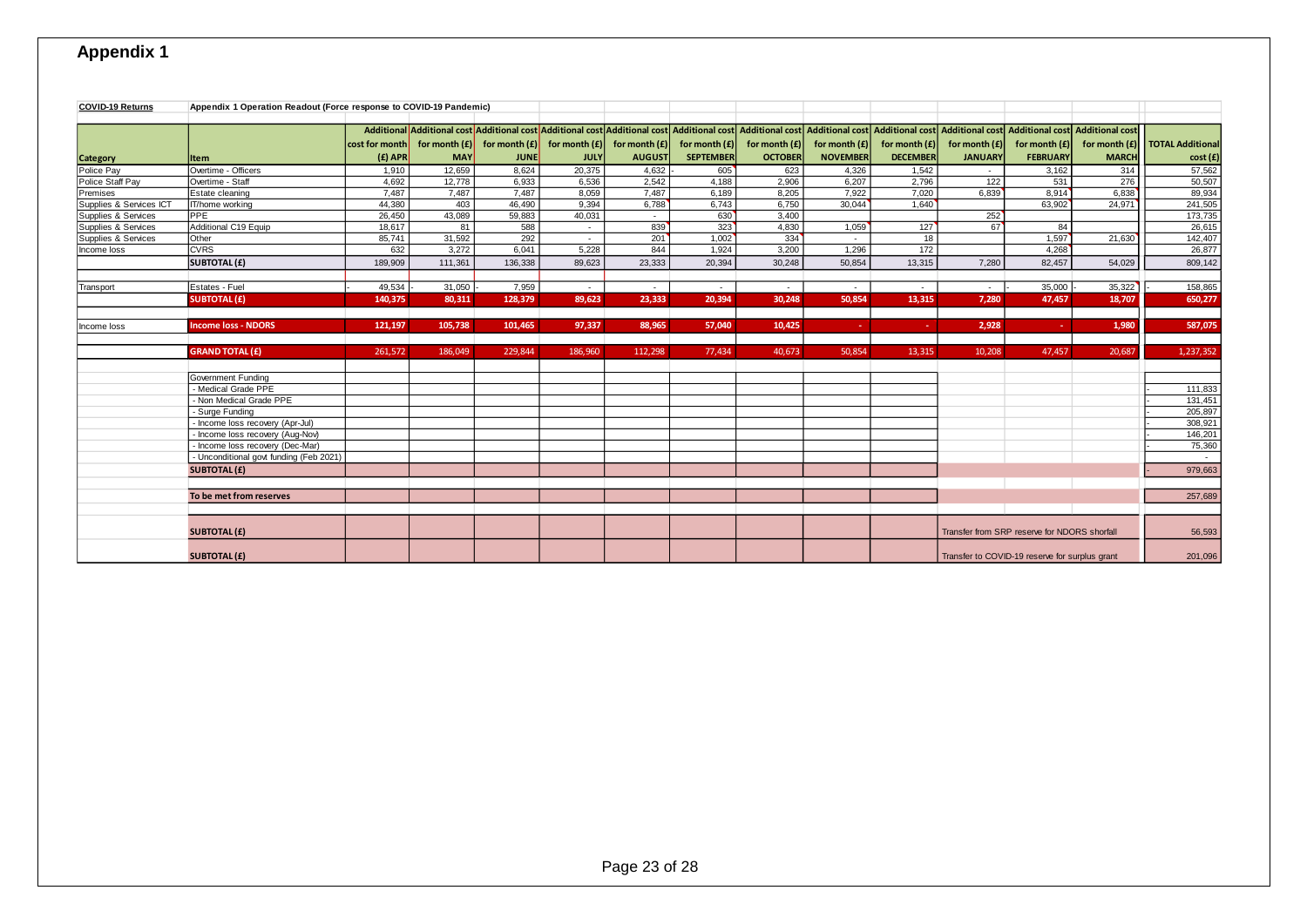## **Appendix 2 Capital Programme (Note figures in brackets are an underspend or slippage – opposite to main report)**

#### **Estates**

|                                                  | Col 1                                                                    | Col 2                                                           | Col3   Col4                                 |                                             | Col 5                                               | Col 6                                              | Col 7                                                                | Col 8                                                                   | Col <sub>9</sub>                                      | Col 10                                           | <b>Col 11</b>                                     | Col 12                                      |                                           | Col 13 Col 14 Col 15 Col 16               |                                           |                                           |
|--------------------------------------------------|--------------------------------------------------------------------------|-----------------------------------------------------------------|---------------------------------------------|---------------------------------------------|-----------------------------------------------------|----------------------------------------------------|----------------------------------------------------------------------|-------------------------------------------------------------------------|-------------------------------------------------------|--------------------------------------------------|---------------------------------------------------|---------------------------------------------|-------------------------------------------|-------------------------------------------|-------------------------------------------|-------------------------------------------|
| <b>PROJECT</b>                                   | <b>CAPITAL</b><br><b>COSTS</b><br><b>DELIVERED 31st</b><br><b>Mar'21</b> | Original<br><b>MTFP</b><br><b>Budget</b><br>2020-21<br>(Feb'20) | Deducted<br>Slippage<br>included<br>in MTFP | Estimated Add Actual<br>2019-20<br>Slippage | Additional<br><b>Budget</b><br>Decisions<br>2020-21 | Allocation of<br>Fundina<br>Envelopes<br>transfers | Transfer<br>forecasted<br>underspends at<br>Qtr3 to<br><b>EVOLVE</b> | RCCO's,<br>External<br>Fundina<br>and<br>Reserves<br>agreed<br>Qtr2,3,4 | <b>Revised</b><br>Working<br><b>Budget</b><br>2020-21 | 2020-21<br>Variance<br>overspend<br>(underspend) | 2020-21<br>Variance<br>acceleration<br>(slippage) | 2021-22<br>Total<br>budget Incl<br>Slippage | 2022-23<br>Total<br>budget<br><b>MTFP</b> | 2023-24<br>Total<br>budget<br><b>MTFP</b> | 2024-25<br>Total<br>budget<br><b>MTFP</b> | 2025-26<br>Total<br>budget<br><b>MTFP</b> |
| <b>WARWICKSHIRE ESTATE:</b>                      | £'000                                                                    | £'000                                                           | £'000                                       | £'000                                       | £'000                                               | £'000                                              | £'000                                                                | £'000                                                                   | £'000                                                 | £'000                                            | £'000                                             | £'000                                       | E'000                                     | £'000                                     | £'000                                     | £'000                                     |
| 1 Stuart Ross House - OCC Building               | 138                                                                      | 109                                                             | 109                                         | 112                                         |                                                     | 26                                                 |                                                                      |                                                                         | 138                                                   |                                                  | 0.0                                               | 90                                          |                                           |                                           |                                           |                                           |
| 2 Atherstone SNT Office                          | 90                                                                       | 105                                                             | 100                                         | 100                                         |                                                     | $\overline{\phantom{a}}$                           |                                                                      | $\overline{a}$                                                          | 105                                                   |                                                  | (15.0)                                            |                                             |                                           |                                           |                                           |                                           |
| 3 Grey's Mallory Patrol Base                     | 21                                                                       |                                                                 | $\overline{\phantom{a}}$                    | $\overline{a}$                              | $\overline{\phantom{0}}$                            | 21                                                 |                                                                      | $\overline{a}$                                                          | 21                                                    |                                                  | 0.0                                               | $\blacksquare$                              |                                           |                                           | $\blacksquare$                            | $\overline{a}$                            |
| 4 Stratford Police Station & Courts              | 357                                                                      | 450                                                             | 2,431                                       | 2.468                                       | $\sim$                                              | 16                                                 |                                                                      |                                                                         | 504                                                   |                                                  | (147.0)                                           | 2,100                                       | $\overline{\phantom{a}}$                  |                                           | $\overline{\phantom{0}}$                  | $\blacksquare$                            |
| <b>5</b> Bedworth Police Station                 | $\sim$                                                                   | $\overline{\phantom{a}}$                                        | $\overline{a}$                              | $\sim$                                      | $\overline{\phantom{a}}$                            | 44                                                 |                                                                      | $\sim$                                                                  | 44                                                    |                                                  | (44.0)                                            | 44                                          |                                           |                                           | $\overline{\phantom{a}}$                  | $\overline{\phantom{a}}$                  |
| <b>6 Rugby Police Station &amp; Courts</b>       | $\overline{\phantom{a}}$                                                 | $\sim$                                                          | $\overline{a}$                              | $\overline{\phantom{a}}$                    | $\overline{\phantom{a}}$                            | 50                                                 |                                                                      | $\overline{a}$                                                          | 50                                                    |                                                  | (50.0)                                            | 50                                          |                                           |                                           | $\overline{\phantom{0}}$                  | $\overline{\phantom{a}}$                  |
| 7 Warwickshire Police Estate - non-site specific | $\blacksquare$                                                           | 240                                                             | $\blacksquare$                              | $\blacksquare$                              | $\blacksquare$                                      | 157                                                | 83                                                                   | $\blacksquare$                                                          | $\overline{a}$                                        |                                                  | 0.0                                               | 150                                         | 1,500                                     | 1,500                                     | 1,500                                     | 1,500                                     |
| 8 Head Quarters - Leek Wootton                   | 441                                                                      | 2,932                                                           | 434                                         | 766                                         | $\overline{\phantom{a}}$                            | $\blacksquare$                                     | 1,000                                                                | $\sim$                                                                  | 2,264                                                 |                                                  | (1,823.0)                                         | 2,907                                       | $\overline{\phantom{a}}$                  |                                           | $\blacksquare$                            |                                           |
| 9 TOTAL ESTATE PROGRAMME:                        | 1,047                                                                    | 3,837                                                           | 3,074                                       | 3,446                                       |                                                     | $\sim$                                             | 1,083                                                                |                                                                         | 3,125                                                 |                                                  | (2,079.0)                                         | 5,341                                       | 1,500                                     | 1,500                                     | 1,500                                     | 1,500                                     |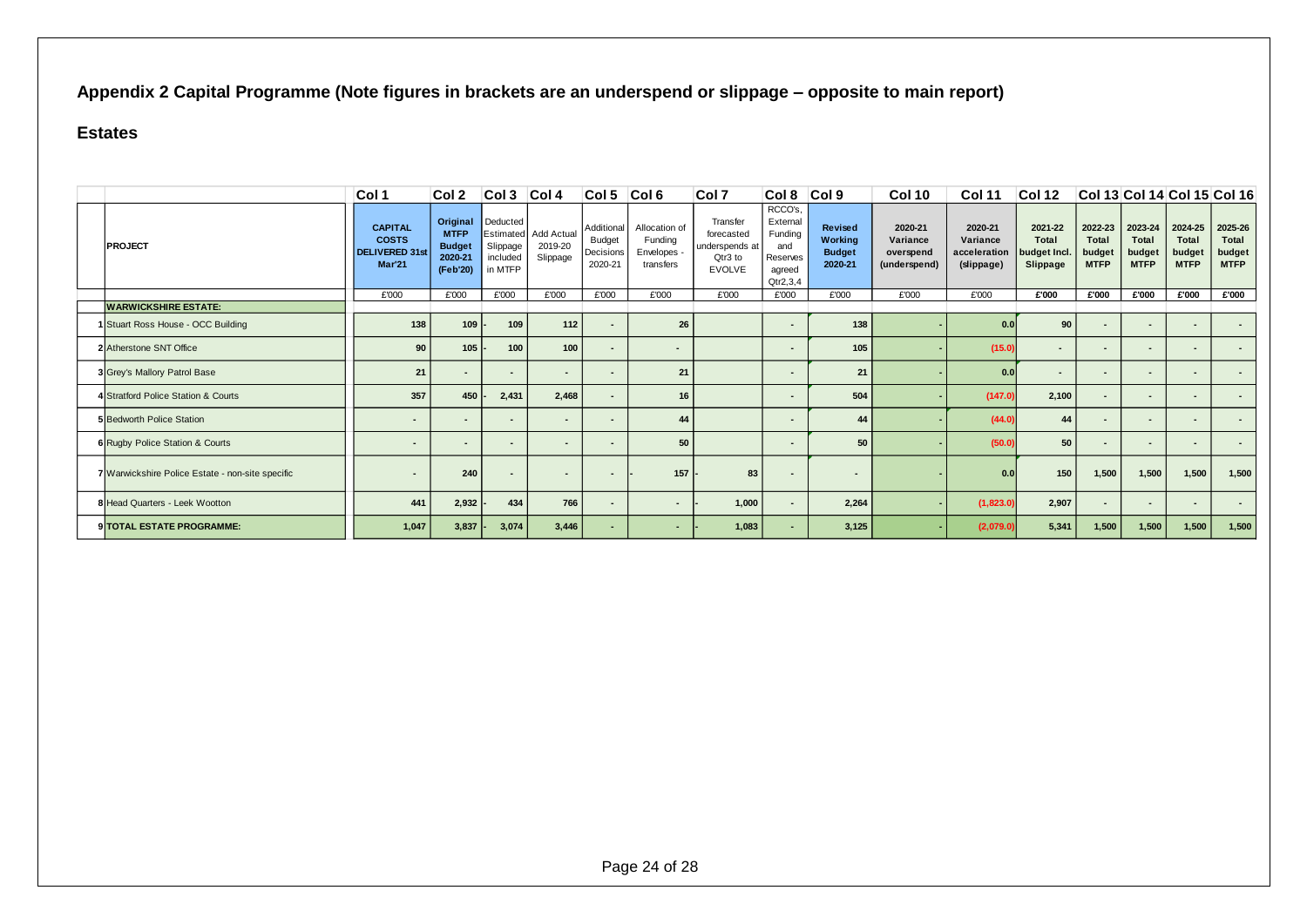# **Capital Programme cont…**

## **Technical Debt & Evolve Programme**

|    |                                                                        | Col 1                                                                   | Col 2                                                           | Col3 Col4                                   |                                             | $ Col5 $ Col 6                                      |                                                    | Col <sub>7</sub>                                                     | Col 8                                                                   | Col 9                                          | <b>Col 10</b>                                    | Col 11                                            | Col 12                                      |                                                  | Col 13 Col 14 Col 15 Col 16               |                                                  |                                           |
|----|------------------------------------------------------------------------|-------------------------------------------------------------------------|-----------------------------------------------------------------|---------------------------------------------|---------------------------------------------|-----------------------------------------------------|----------------------------------------------------|----------------------------------------------------------------------|-------------------------------------------------------------------------|------------------------------------------------|--------------------------------------------------|---------------------------------------------------|---------------------------------------------|--------------------------------------------------|-------------------------------------------|--------------------------------------------------|-------------------------------------------|
|    | <b>PROJECT</b>                                                         | <b>CAPITAL</b><br><b>COSTS</b><br><b>DELIVERED 31s</b><br><b>Mar'21</b> | Original<br><b>MTFP</b><br><b>Budget</b><br>2020-21<br>(Feb'20) | Deducted<br>Slippage<br>included<br>in MTFP | Estimated Add Actual<br>2019-20<br>Slippage | Additional<br><b>Budget</b><br>Decisions<br>2020-21 | Allocation of<br>Funding<br>Envelopes<br>transfers | Transfer<br>forecasted<br>underspends at<br>Qtr3 to<br><b>EVOLVE</b> | RCCO's.<br>External<br>Funding<br>and<br>Reserves<br>agreed<br>Qtr2,3,4 | Revised<br>Working<br><b>Budget</b><br>2020-21 | 2020-21<br>Variance<br>overspend<br>(underspend) | 2020-21<br>Variance<br>acceleration<br>(slippage) | 2021-22<br>Total<br>budget Incl<br>Slippage | 2022-23<br><b>Total</b><br>budget<br><b>MTFP</b> | 2023-24<br>Total<br>budget<br><b>MTFP</b> | 2024-25<br><b>Total</b><br>budget<br><b>MTFP</b> | 2025-26<br>Total<br>budget<br><b>MTFP</b> |
|    |                                                                        | £'000                                                                   | £'000                                                           | £'000                                       | £'000                                       | £'000                                               | £'000                                              | £'000                                                                | £'000                                                                   | £'000                                          | £'000                                            | £'000                                             | £'000                                       | £'000                                            | £'000                                     | £'000                                            | £'000                                     |
|    | <b>ICT &amp; TRANSFORMATION PROJECTS &amp;</b><br><b>REPLACEMENTS:</b> |                                                                         |                                                                 |                                             |                                             |                                                     |                                                    |                                                                      |                                                                         |                                                |                                                  |                                                   |                                             |                                                  |                                           |                                                  |                                           |
|    | TOTAL - ICT "TECHNICAL DEBT" - TRANSFORMATION                          | 95                                                                      | 1,979                                                           | 2,139                                       | 2,558                                       | $\sim$                                              | 2,303                                              | $\sim$                                                               | $\overline{\phantom{a}}$                                                | 95                                             | $\mathbf{0}$                                     | ×.                                                | $\blacksquare$                              | $\sim$                                           |                                           | ٠.                                               | $\sim$                                    |
|    | "EVOLVE" & APPLICATION AND INFRASTRUCTURE<br><b>MIGRATION - (AIM):</b> |                                                                         |                                                                 |                                             |                                             |                                                     |                                                    |                                                                      |                                                                         |                                                |                                                  |                                                   |                                             |                                                  |                                           |                                                  |                                           |
|    | 2 AIM - HOSTING ENVIRONMENTAL SERVICES                                 | 1,239                                                                   | 1,605                                                           |                                             | 185                                         | $\blacksquare$                                      | 440                                                | $\overline{\phantom{a}}$                                             | $\overline{\phantom{a}}$                                                | 1,350                                          |                                                  | (111)                                             | 111                                         |                                                  |                                           |                                                  |                                           |
|    | 3 AIM - BUSINESS APPLICATION SERVICES                                  | 952                                                                     | 820                                                             |                                             | 80                                          | $\overline{\phantom{a}}$                            | 1,754                                              | $\overline{\phantom{a}}$                                             |                                                                         | 2,654                                          |                                                  | (1,702)                                           | 1,702                                       |                                                  |                                           |                                                  |                                           |
|    | 4 AIM-SHARED APPLICATION SVCS                                          | 180                                                                     | $\blacksquare$                                                  |                                             | $\overline{\phantom{a}}$                    | $\overline{a}$                                      | 722                                                | $\overline{\phantom{a}}$                                             |                                                                         | 722                                            |                                                  | (542)                                             | 542                                         |                                                  |                                           |                                                  |                                           |
|    | <b>5 AIM - OCC APPLICATION SERVICES</b>                                | 1,566                                                                   | 264                                                             | 198                                         | 801                                         |                                                     | 941                                                | $\overline{a}$                                                       |                                                                         | 2,204                                          |                                                  | (638)                                             | 638                                         |                                                  |                                           |                                                  |                                           |
|    | <b>6 AIM - INFRASTRUCTURE &amp; NETWORK SERVICES</b>                   | 664                                                                     | 32                                                              |                                             | 97                                          | $\blacksquare$                                      | 1,589                                              | $\overline{\phantom{a}}$                                             |                                                                         | 1.718                                          |                                                  | (1,054)                                           | 1,054                                       |                                                  |                                           |                                                  |                                           |
|    | <b>7 EVOLVE - TRANSFORMATION TEAM</b>                                  | 1,614                                                                   | 381                                                             | $\overline{\phantom{a}}$                    | 112                                         | $\sim$                                              | 1,042                                              | 2,000                                                                |                                                                         | 3,535                                          |                                                  | (1, 921)                                          | 1,921                                       |                                                  |                                           |                                                  |                                           |
|    | 8 EVOLVE - DIGITAL SERVICE EQUIPMENT                                   | 149                                                                     | 30                                                              | $\overline{\phantom{a}}$                    | 113                                         | $\blacksquare$                                      | 166                                                | $\blacksquare$                                                       |                                                                         | 309                                            |                                                  | (160)                                             | 160                                         |                                                  |                                           |                                                  |                                           |
|    | <b>9 EVOLVE - FORENSICS TRANSITION</b>                                 | 268                                                                     | 900                                                             |                                             | 40                                          | $\blacksquare$                                      | 739                                                | $\blacksquare$                                                       |                                                                         | 200                                            |                                                  | 68                                                | 68                                          |                                                  |                                           |                                                  |                                           |
|    | 10 EVOLVE - TRANSACTIONAL SERVICES                                     | 92                                                                      | 3,855                                                           |                                             | 400                                         | $\blacksquare$                                      | 2,120                                              | $\overline{\phantom{a}}$                                             |                                                                         | 2,135                                          |                                                  | (2,044)                                           | 2,044                                       |                                                  |                                           |                                                  |                                           |
|    | 11 EVOLVE - PROJECT CONTINGENCY                                        |                                                                         | 20                                                              |                                             | 755                                         |                                                     | 611                                                | 100                                                                  |                                                                         | 264                                            |                                                  | (264)                                             | 264                                         |                                                  |                                           |                                                  |                                           |
| 12 | "EVOLVE" & APPLICATION AND INFRASTRUCTURE<br><b>MIGRATION - (AIM):</b> | 6.725                                                                   | 7,907                                                           | 198                                         | 2.582                                       | $\overline{\phantom{a}}$                            | 2.303                                              | 2,100                                                                | $\overline{a}$                                                          | 15.091                                         |                                                  | (8, 366)                                          | 8,366                                       |                                                  |                                           | $\overline{a}$                                   |                                           |

**Capital Programme cont…**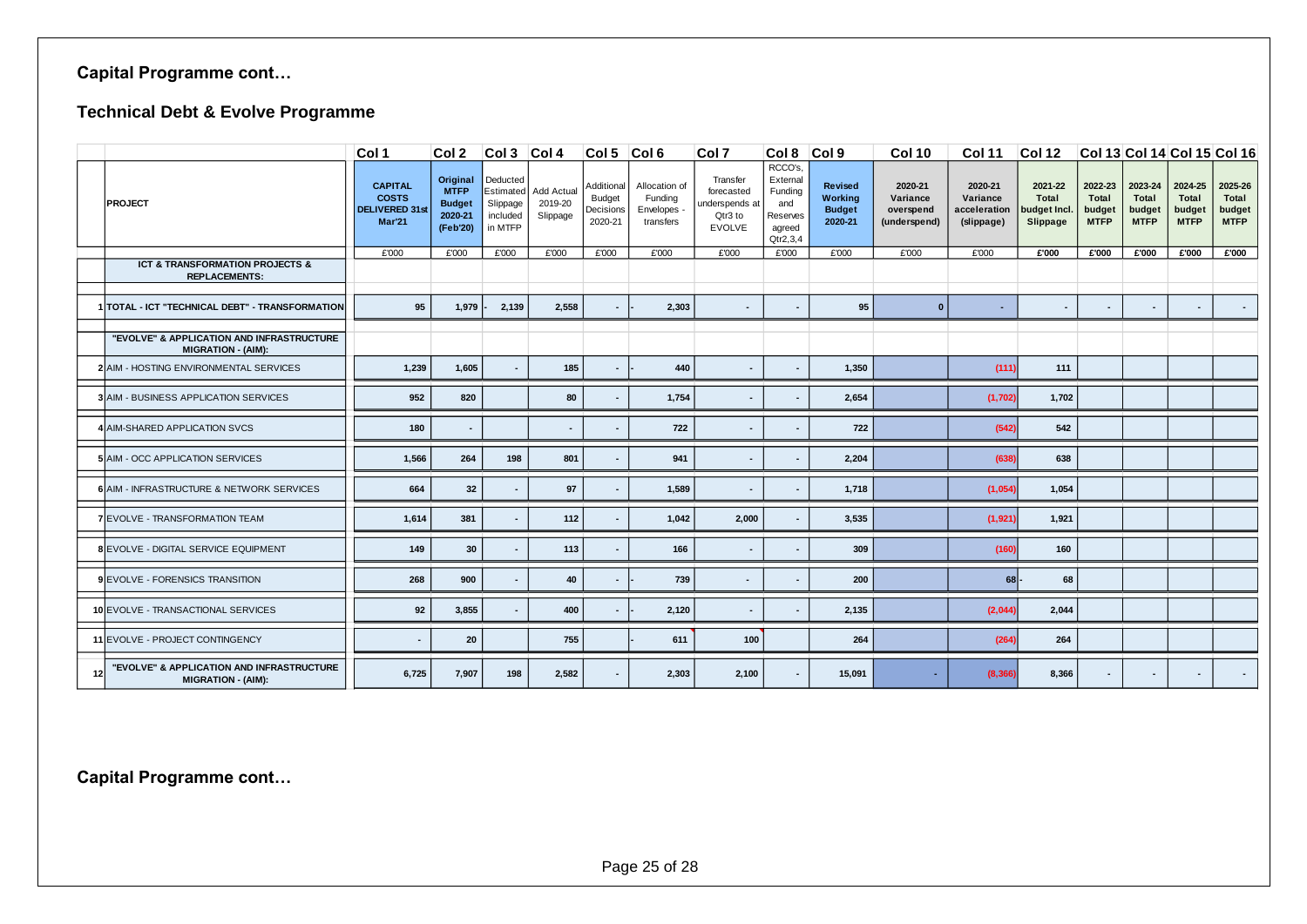# **ICT Projects**

|                                                              | Col 1                                                                   | Col 2                                                           | Col3 Col4                                                |                                   | $ Col 5 $ Col 6                                     |                                                      | Col 7                                                                | Col 8                                                                   | Col 9                                          | Col 10                                           | Col 11                                            | Col 12                                       |                                           |                                           |                                           | Col 13 Col 14 Col 15 Col 16               |
|--------------------------------------------------------------|-------------------------------------------------------------------------|-----------------------------------------------------------------|----------------------------------------------------------|-----------------------------------|-----------------------------------------------------|------------------------------------------------------|----------------------------------------------------------------------|-------------------------------------------------------------------------|------------------------------------------------|--------------------------------------------------|---------------------------------------------------|----------------------------------------------|-------------------------------------------|-------------------------------------------|-------------------------------------------|-------------------------------------------|
| <b>PROJECT</b>                                               | <b>CAPITAL</b><br><b>COSTS</b><br><b>DELIVERED 31s</b><br><b>Mar'21</b> | Original<br><b>MTFP</b><br><b>Budget</b><br>2020-21<br>(Feb'20) | Deducted<br>Estimated<br>Slippage<br>included<br>in MTFP | Add Actual<br>2019-20<br>Slippage | Additional<br><b>Budget</b><br>Decisions<br>2020-21 | Allocation of<br>Fundina<br>Envelopes -<br>transfers | Transfer<br>forecasted<br>underspends at<br>Qtr3 to<br><b>EVOLVE</b> | RCCO's,<br>External<br>Funding<br>and<br>Reserves<br>agreed<br>Qtr2,3,4 | Revised<br>Working<br><b>Budget</b><br>2020-21 | 2020-21<br>Variance<br>overspend<br>(underspend) | 2020-21<br>Variance<br>acceleration<br>(slippage) | 2021-22<br>Total<br>budget Incl.<br>Slippage | 2022-23<br>Total<br>budget<br><b>MTFP</b> | 2023-24<br>Total<br>budget<br><b>MTFP</b> | 2024-25<br>Total<br>budget<br><b>MTFP</b> | 2025-26<br>Total<br>budget<br><b>MTFP</b> |
|                                                              | £'000                                                                   | £'000                                                           | £'000                                                    | E'000                             | £'000                                               | £'000                                                | £'000                                                                | £'000                                                                   | £'000                                          | £'000                                            | £'000                                             | £'000                                        | £'000                                     | £'000                                     | £'000                                     | £'000                                     |
| <b>ICT / TRANSFORMATION :-</b><br><b>PROJECTS IN-FLIGHT</b>  |                                                                         |                                                                 |                                                          |                                   |                                                     |                                                      |                                                                      |                                                                         |                                                |                                                  |                                                   |                                              |                                           |                                           |                                           |                                           |
| 1 WARKS OCC - STUART ROSS HOUSE ICT FIT-OUT                  | $\overline{\phantom{a}}$                                                | 63                                                              | 63                                                       | 66                                |                                                     |                                                      |                                                                      |                                                                         | 66                                             | $\overline{\phantom{a}}$                         | 66                                                | 66                                           |                                           |                                           |                                           |                                           |
| 2 ICT TELEPHONY PROJECT -                                    |                                                                         |                                                                 |                                                          | 151                               |                                                     |                                                      | 151                                                                  |                                                                         | $\sim$                                         | $\overline{\phantom{a}}$                         | $\overline{\phantom{a}}$                          | ٠                                            |                                           |                                           |                                           |                                           |
| 3 BODY WORN VIDEO (II) - SPECIALS                            | 74                                                                      |                                                                 | $\overline{a}$                                           | 128                               |                                                     |                                                      | 52                                                                   |                                                                         | 76                                             | $\overline{\phantom{a}}$                         | $\overline{2}$                                    | $\overline{2}$                               |                                           |                                           |                                           |                                           |
| 4 ATHENA SYSTEMS PROJECT - PHASE 1                           |                                                                         |                                                                 |                                                          | 13                                |                                                     |                                                      |                                                                      |                                                                         | 13                                             | 13                                               | $\overline{\phantom{a}}$                          | ۰.                                           |                                           |                                           |                                           |                                           |
| 5 ATHENA SYSTEMS PROJECT - PHASE 2                           | g                                                                       | 22                                                              |                                                          |                                   |                                                     |                                                      |                                                                      |                                                                         | 22                                             | 14                                               | $\overline{\phantom{a}}$                          | $\sim$                                       |                                           |                                           |                                           |                                           |
| 6 EMERGENCY SERVICES NETWORK ESN                             |                                                                         | 364                                                             | 620                                                      | 620                               |                                                     |                                                      |                                                                      |                                                                         | 364                                            | $\overline{\phantom{a}}$                         | 364                                               | 364                                          | 2,400                                     | 2,036                                     |                                           |                                           |
| 7 AIRWAVE REPLACEMENT EQUIP -                                | $\overline{\phantom{a}}$                                                | 46                                                              |                                                          |                                   |                                                     |                                                      |                                                                      |                                                                         | 46                                             | $\overline{\phantom{a}}$                         | 46                                                | 46                                           |                                           |                                           |                                           |                                           |
| <b>8 K.COM TRANSITION PROJECT</b>                            |                                                                         | $\overline{\phantom{a}}$                                        |                                                          | $\overline{\phantom{a}}$          |                                                     |                                                      |                                                                      |                                                                         | $\sim$                                         | $\mathbf{1}$                                     | $\blacksquare$                                    | $\sim$                                       |                                           |                                           |                                           |                                           |
| 9 K-COM TRANSITION PROJECT - 31.7%                           | 610                                                                     | 497                                                             | 87                                                       | 90                                |                                                     |                                                      |                                                                      |                                                                         | 500                                            | 110                                              | $\overline{\phantom{a}}$                          | ٠                                            |                                           |                                           |                                           |                                           |
| 10 Future Major IT Project either locally or nationally led  | $\overline{\phantom{a}}$                                                |                                                                 |                                                          |                                   |                                                     |                                                      |                                                                      |                                                                         | $\overline{\phantom{a}}$                       | $\overline{\phantom{a}}$                         | $\overline{\phantom{a}}$                          | $\overline{\phantom{a}}$                     |                                           | 200                                       | 1,000                                     | 1,000                                     |
| 11 ANPR FIXED SITES - 31.7%                                  | 11                                                                      |                                                                 |                                                          | 17                                |                                                     |                                                      |                                                                      |                                                                         | 17                                             | $\overline{\phantom{a}}$                         | 6                                                 | 6                                            |                                           |                                           |                                           |                                           |
| 12 DATA NETWORK REPLACEMENT RED FLAG - 31.7%                 | $\blacksquare$                                                          |                                                                 |                                                          | 11                                |                                                     |                                                      |                                                                      |                                                                         | 11                                             | $\overline{\phantom{a}}$                         | 11                                                | 11                                           |                                           |                                           |                                           |                                           |
| 13 ORIGIN - UPGRADES & ENHANCEMENTS - 31.7%                  | $\overline{\phantom{a}}$                                                |                                                                 |                                                          |                                   |                                                     |                                                      |                                                                      |                                                                         |                                                | $\overline{\phantom{a}}$                         |                                                   | $\overline{4}$                               |                                           |                                           |                                           |                                           |
| 14 BUSINESS OBJECT v11 - "BOXI" - 31.7%                      | $\overline{\phantom{a}}$                                                |                                                                 |                                                          |                                   |                                                     |                                                      |                                                                      |                                                                         |                                                | $\overline{\phantom{a}}$                         |                                                   | -1                                           |                                           |                                           |                                           |                                           |
| <b>ICT / TRANSFORMATION :-</b><br>PROJECTS IN-FLIGHT - TOTAL | 705                                                                     | 993                                                             | 770                                                      | 1,100                             | $\sim$                                              | $\sim$                                               | 203                                                                  | ۰.                                                                      | 1,121                                          | 85                                               | 501                                               | 501                                          | 2,400                                     | 2,236                                     | 1,000                                     | 1,000                                     |

**Capital Programme cont…**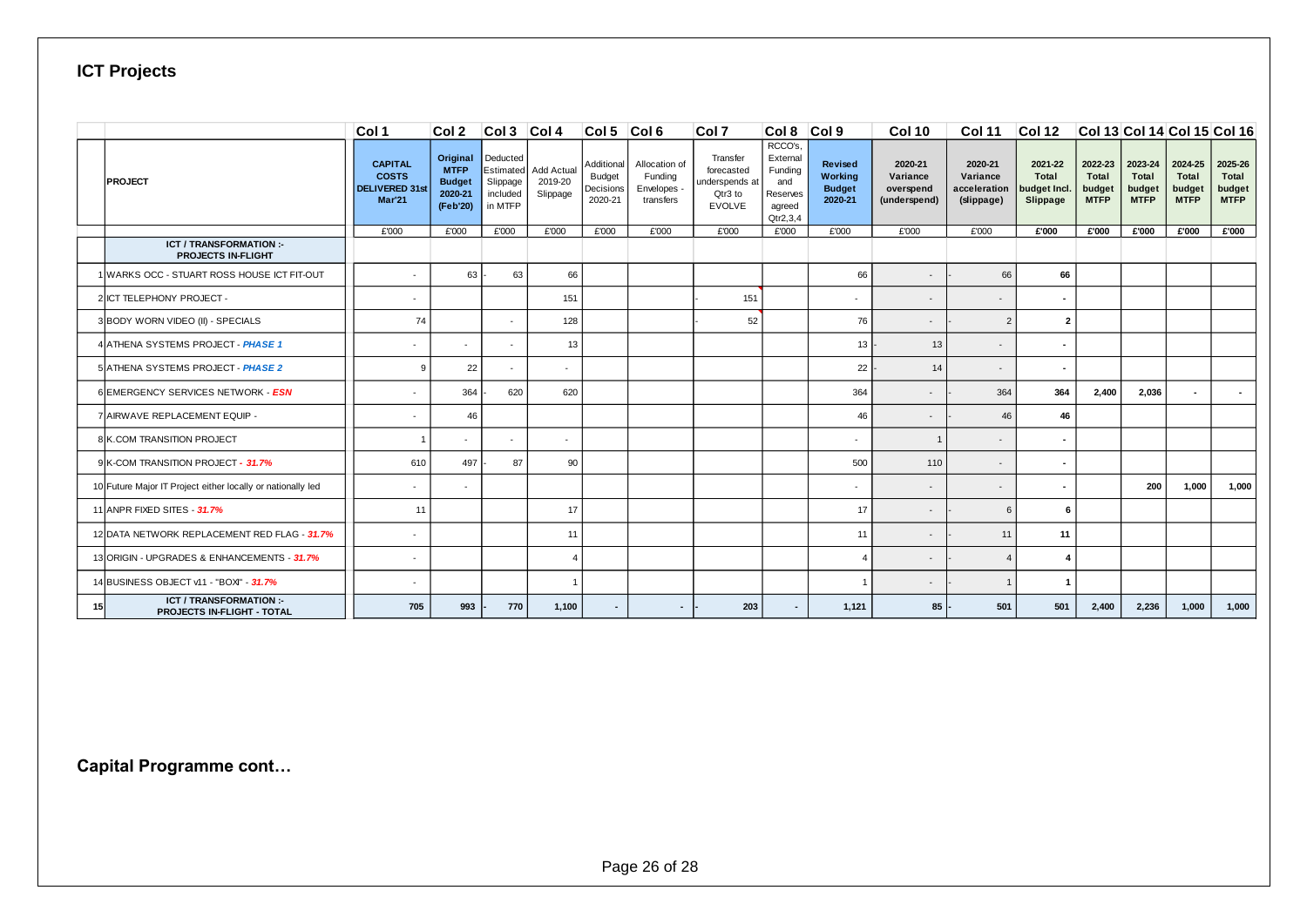|    | ICT Replacement Programme incl. desktop and devices                   |                                                                          |                                                                 |                                                          |                                   |                                                     |                                                      |                                                                     |                                                                         |                                                       |                                                  |                                                   |                                              |                                                  |                                           |                                           |                                           |
|----|-----------------------------------------------------------------------|--------------------------------------------------------------------------|-----------------------------------------------------------------|----------------------------------------------------------|-----------------------------------|-----------------------------------------------------|------------------------------------------------------|---------------------------------------------------------------------|-------------------------------------------------------------------------|-------------------------------------------------------|--------------------------------------------------|---------------------------------------------------|----------------------------------------------|--------------------------------------------------|-------------------------------------------|-------------------------------------------|-------------------------------------------|
|    |                                                                       | Col <sub>1</sub>                                                         | Col 2                                                           | Col3 Col4                                                |                                   | $ Col5 $ Col 6                                      |                                                      | Col 7                                                               | Col 8                                                                   | Col 9                                                 | Col 10                                           | Col 11                                            | Col12                                        |                                                  |                                           | Col 13 Col 14 Col 15 Col 16               |                                           |
|    | <b>PROJECT</b>                                                        | <b>CAPITAL</b><br><b>COSTS</b><br><b>DELIVERED 31st</b><br><b>Mar'21</b> | Original<br><b>MTFP</b><br><b>Budget</b><br>2020-21<br>(Feb'20) | Deducted<br>Estimated<br>Slippage<br>included<br>in MTFP | Add Actual<br>2019-20<br>Slippage | Additional<br><b>Budget</b><br>Decisions<br>2020-21 | Allocation of<br>Funding<br>Envelopes -<br>transfers | Transfer<br>forecasted<br>underspends a<br>Qtr3 to<br><b>EVOLVE</b> | RCCO's.<br>External<br>Funding<br>and<br>Reserves<br>agreed<br>Qtr2,3,4 | <b>Revised</b><br>Working<br><b>Budget</b><br>2020-21 | 2020-21<br>Variance<br>overspend<br>(underspend) | 2020-21<br>Variance<br>acceleration<br>(slippage) | 2021-22<br>Total<br>budget Incl.<br>Slippage | 2022-23<br><b>Total</b><br>budget<br><b>MTFP</b> | 2023-24<br>Total<br>budget<br><b>MTFP</b> | 2024-25<br>Total<br>budget<br><b>MTFP</b> | 2025-26<br>Total<br>budget<br><b>MTFP</b> |
|    | ICT / TRANSFORMATION :-                                               | £'000                                                                    | £'000                                                           | £'000                                                    | £'000                             | £'000                                               | £'000                                                | £'000                                                               | £'000                                                                   | £'000                                                 | £'000                                            | £'000                                             | £'000                                        | £'000                                            | £'000                                     | £'000                                     | £'000                                     |
|    | <b>PROJECTS PRE-FLIGHT</b>                                            |                                                                          |                                                                 |                                                          |                                   |                                                     |                                                      |                                                                     |                                                                         |                                                       |                                                  |                                                   |                                              |                                                  |                                           |                                           |                                           |
|    | REGIONAL MOTORWAY ANPR CAMERAS - REFCUS<br>PAYMENT - HIGHWAYS ENGLAND | 132                                                                      | 113                                                             |                                                          |                                   |                                                     |                                                      |                                                                     |                                                                         | 113                                                   | 19                                               | $\blacksquare$                                    | $\blacksquare$                               |                                                  |                                           |                                           |                                           |
|    | TOTAL ICT / TRANSFORMATION :-<br><b>PROJECTS PRE-FLIGHT</b>           | 132                                                                      | 113                                                             | $\overline{\phantom{a}}$                                 | $\blacksquare$                    | $\overline{a}$                                      | ٠                                                    | $\blacksquare$                                                      | $\overline{\phantom{a}}$                                                | 113                                                   | 19                                               | ٠                                                 | $\overline{\phantom{a}}$                     | $\overline{\phantom{a}}$                         | $\overline{\phantom{a}}$                  | $\overline{\phantom{a}}$                  |                                           |
|    | ICT REPLACEMETS - IN FLIGHT:                                          |                                                                          |                                                                 |                                                          |                                   |                                                     |                                                      |                                                                     |                                                                         |                                                       |                                                  |                                                   |                                              |                                                  |                                           |                                           |                                           |
|    | DESKTOP REPLACEMENT & GROWTH 31.7%                                    | 40                                                                       | 176                                                             |                                                          |                                   |                                                     |                                                      | (96)                                                                |                                                                         | 80                                                    |                                                  | (40)                                              | 218                                          | 187                                              | 196                                       | 206                                       | 217                                       |
|    | MOBILE DEVICES - 31.7%                                                | 504                                                                      | 310                                                             |                                                          |                                   |                                                     |                                                      |                                                                     |                                                                         | 310                                                   |                                                  | 194                                               | 267                                          | 484                                              | 508                                       | 533                                       | 560                                       |
|    | 5SOFTWARE UPGRADES - 31.7%                                            |                                                                          | 78                                                              |                                                          |                                   |                                                     |                                                      | (38)                                                                |                                                                         | 40                                                    |                                                  | (40)                                              | 80                                           | 42                                               | 44                                        | 46                                        | 49                                        |
|    | 6 HTCU - REPLACEMENT (DESKTOP & SERVERS)                              |                                                                          | 47                                                              |                                                          |                                   |                                                     |                                                      | (47)                                                                |                                                                         | $\overline{\phantom{a}}$                              |                                                  |                                                   | 50                                           | ٠                                                |                                           |                                           | 61                                        |
|    | 7 NEW RECRUITS SET-UP - I.T. COSTS                                    | 73                                                                       | 80                                                              |                                                          |                                   |                                                     |                                                      | (5)                                                                 |                                                                         | 75                                                    |                                                  | (2)                                               | 102                                          | 106                                              | 111                                       | 116                                       | 122                                       |
|    | 8 ALLIANCE SEPARATION - I.T. COSTS                                    | 38                                                                       | 250                                                             |                                                          |                                   |                                                     |                                                      | (30)                                                                |                                                                         | 220                                                   |                                                  | (182)                                             | 232                                          |                                                  |                                           |                                           |                                           |
|    | 9 BUS SUPP\PPL - IT EQUIP NEEDS                                       |                                                                          |                                                                 |                                                          |                                   |                                                     |                                                      |                                                                     |                                                                         | $\overline{\phantom{a}}$                              |                                                  |                                                   | $\overline{\phantom{a}}$                     |                                                  |                                           |                                           | $\blacksquare$                            |
|    | 10 CONSOLIDATION OF SMALL SYSTEMS                                     |                                                                          | 10                                                              |                                                          |                                   |                                                     |                                                      | (10)                                                                |                                                                         | $\overline{a}$                                        |                                                  | $\Omega$                                          | $\blacksquare$                               |                                                  | ٠                                         |                                           | $\overline{a}$                            |
|    | 11 REPL PRINTERS AND SCANNERS                                         |                                                                          | 9                                                               |                                                          |                                   |                                                     |                                                      | (9)                                                                 |                                                                         | $\sim$                                                |                                                  | $\blacksquare$                                    | 10                                           | 11                                               | 11                                        | 12                                        | 12                                        |
|    | 12 SERVER                                                             |                                                                          | 62                                                              |                                                          |                                   |                                                     |                                                      | (62)                                                                |                                                                         | ٠                                                     |                                                  | $\overline{\phantom{a}}$                          | 40                                           | 42                                               | 44                                        | 46                                        | 49                                        |
|    | 13 NETWORK                                                            | $\overline{2}$                                                           | 16                                                              |                                                          |                                   |                                                     |                                                      | (16)                                                                |                                                                         | $\overline{\phantom{a}}$                              |                                                  | $\overline{2}$                                    | 38                                           | 42                                               | 44                                        | 46                                        | 49                                        |
|    | 14 SAN/BACKUP INFRASTRUCTURE                                          |                                                                          | 62                                                              |                                                          |                                   |                                                     |                                                      | (62)                                                                |                                                                         | $\blacksquare$                                        |                                                  | $\overline{\phantom{a}}$                          | 60                                           | 63                                               | 66                                        | 69                                        | 73                                        |
|    | <b>15 TOTAL - ICT REPLACEMET PROGRAMME:</b>                           | 657                                                                      | 1.098                                                           | ٠                                                        | $\overline{\phantom{a}}$          |                                                     | $\overline{\phantom{a}}$                             | (373)                                                               |                                                                         | 725                                                   |                                                  | 68                                                | 1.098                                        | 976                                              | 1,024                                     | 1.076                                     | 1,190                                     |
| 16 | ICT & TRANSFORMATION PROJECTS &<br><b>REPLACEMENTS - TOTAL</b>        | 8,314                                                                    | 12,091                                                          | (2,711)                                                  | 6,240                             |                                                     | $\overline{\phantom{a}}$                             | 1,524                                                               |                                                                         | 17,145                                                | 104                                              | 8,935                                             | 9,965                                        | 3,376                                            | 3,260                                     | 2,076                                     | 2,190                                     |

**Capital Programme cont…**

**Vehicle Programme**